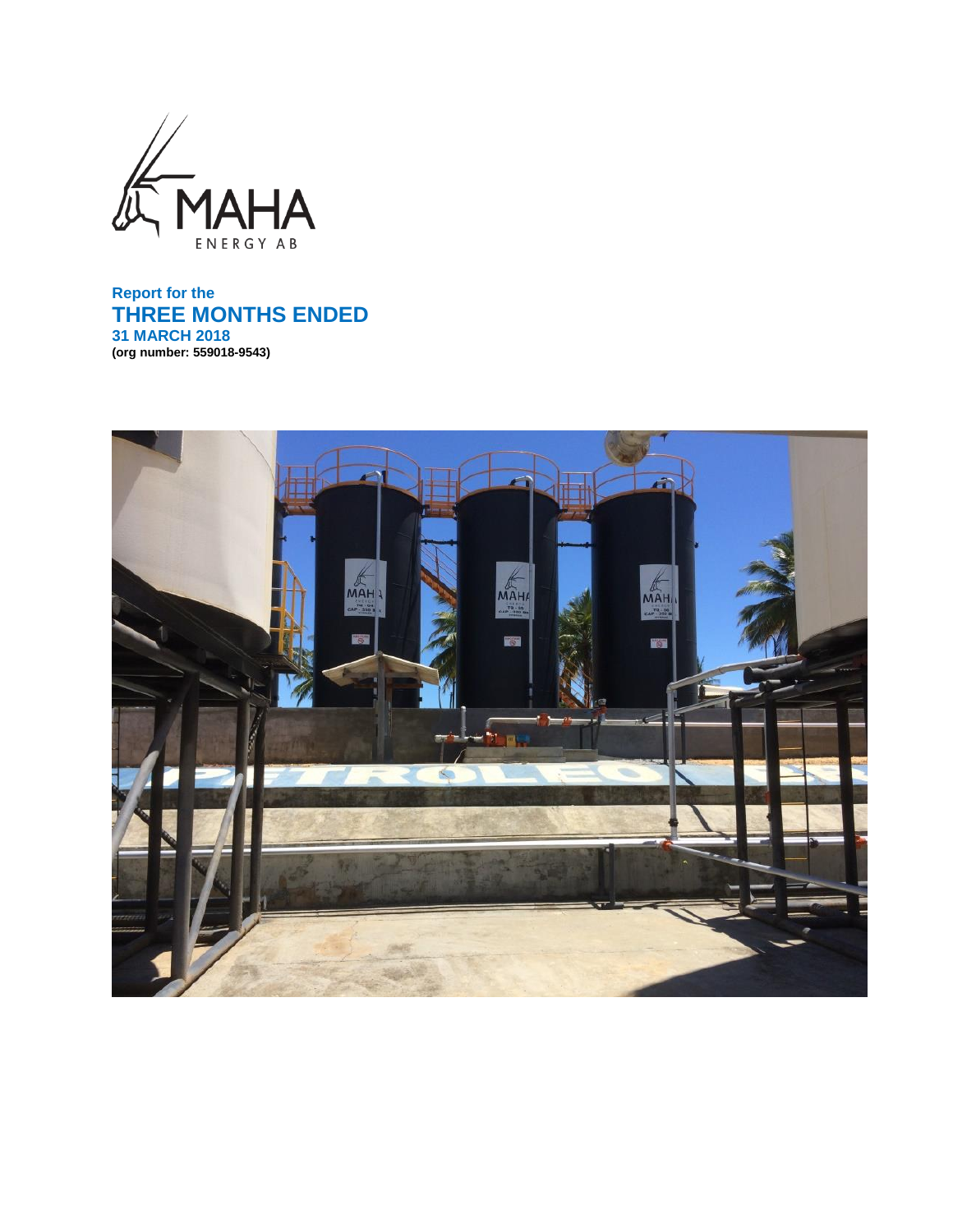# **Highlights**

(all amounts are in US dollars unless otherwise noted)

# **First Quarter 2018**

- Daily oil & gas production for the first quarter averaged 1,762 BOEPD (Q1 2017: 115 BOEPD)
- Revenue of USD 8.6 million (Q1 2017: USD 0.5 million)
- EBITDA of USD 4.5 million (Q1 2017: USD -1.0 million)
- Result for the period of USD 2.3 million (Q1 2017: USD -1.3 million)
- Earnings per share of USD 0.02 (Q1 2017: USD -0.02)
- Operating netback of USD 5.9 million or USD 37.02 per barrel (Q1 2017: TUSD -9 or -1.17 per barrel)

# **Financial Summary**

l

| (TUSD, unless otherwise noted) | Q1 2018 | $Q42017^{(1)}$ | Q3 2017 | Q <sub>2</sub> 2017 | Q1 2017  | FY 2017  |
|--------------------------------|---------|----------------|---------|---------------------|----------|----------|
| Net Daily Production (BOEPD)   | 1,762   | 1,597          | 1,671   | 259                 | 115      | 917      |
| Revenue                        | 8,629   | 6,939          | 6,173   | 995                 | 449      | 14,604   |
| <b>EBITDA</b>                  | 4,566   | 2,930          | 2,259   | (967)               | (1,009)  | 3,213    |
| Result for the period          | 2,306   | $2,482^{(2)}$  | (402)   | (3,626)             | (1, 303) | (2, 849) |
| Earnings per share (USD)       | 0.02    | 0.03           | (0.00)  | (0.02)              | (0.02)   | (0.03)   |
| Cash and equivalents           | 22,779  | 18,729         | 18,372  | 13.324              | 10,961   | 18,729   |

<sup>1</sup> *Q4 2017 figures include previously disclosed changes to the 2017 Fourth Quarter Report in April 30, 2018 press release*

<sup>2</sup> *Includes positive adjustment of TUSD 1,423 in relation to FY 2017. Result for the Q4 2017 period before adjustment was \$1,059 and Earnings per share of 0.01.*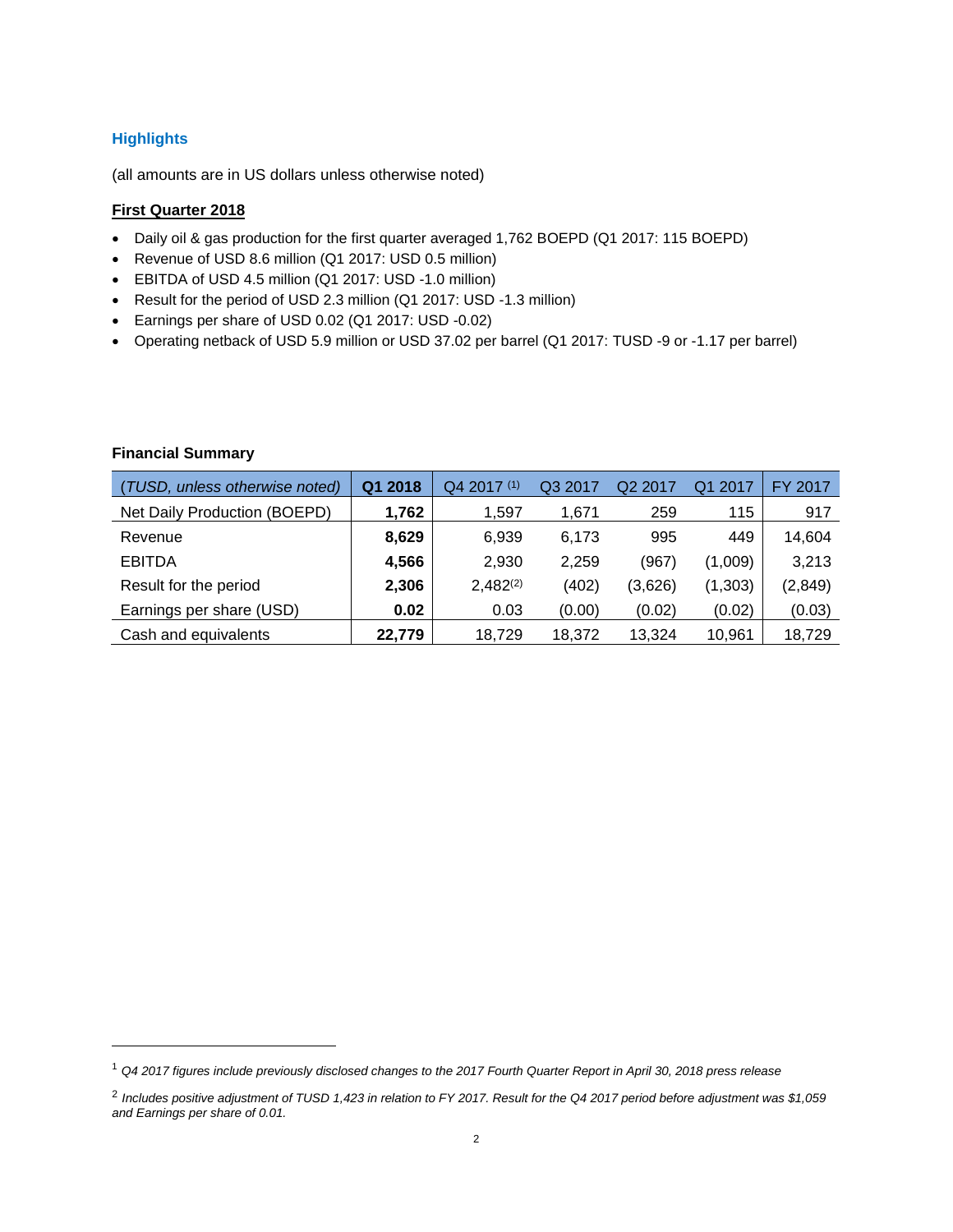# **Definitions**

| <b>CAD</b>  | Canadian Dollar       | <b>BOE</b> or boe | <b>Barrel</b> |
|-------------|-----------------------|-------------------|---------------|
| <b>SEK</b>  | Swedish Krona         | <b>BBL</b> or bbl | <b>Barrel</b> |
| <b>BRL</b>  | <b>Brazilian Real</b> | <b>BOEPD</b>      | <b>Barrel</b> |
| <b>USD</b>  | <b>US Dollar</b>      | <b>BOEPD</b>      | <b>Barrel</b> |
| <b>TSEK</b> | Thousand SEK          | Mbbl              | Thous         |
| <b>TUSD</b> | Thousand USD          | <b>Mboe</b>       | Thous         |
| MSEK        | Million SEK           | <b>Mboepd</b>     | Thous         |
|             |                       |                   | day           |
| <b>MUSD</b> | <b>Million USD</b>    | <b>Mbopd</b>      | <b>Thous</b>  |
|             |                       |                   |               |

#### **Abbreviations Oil related terms and measurements**

| CAD         | Canadian Dollar       | <b>BOE</b> or boe                                            | <b>Barrels of Oil Equivalents</b>                                                                                                          |
|-------------|-----------------------|--------------------------------------------------------------|--------------------------------------------------------------------------------------------------------------------------------------------|
| SEK         | Swedish Krona         | <b>BBL</b> or bbl                                            | Barrel                                                                                                                                     |
| BRL         | <b>Brazilian Real</b> | <b>BOEPD</b>                                                 | Barrels of Oil Equivalents Per Day                                                                                                         |
| USD         | <b>US Dollar</b>      | <b>BOEPD</b>                                                 | Barrels of Oil Per Day                                                                                                                     |
| TSEK        | <b>Thousand SEK</b>   | Mbbl                                                         | Thousand barrels                                                                                                                           |
| TUSD        | Thousand USD          | Mboe                                                         | Thousand barrels of oil equivalents                                                                                                        |
| MSEK        | Million SEK           | <b>Mboepd</b>                                                | Thousand barrels of oil equivalents per<br>day                                                                                             |
| <b>MUSD</b> | Million USD           | <b>Mbopd</b><br><b>MCF</b><br><b>MMSCF</b><br><b>MMSCFPD</b> | Thousand barrels of oil per day<br><b>Thousand Cubic Feet</b><br><b>Million Standard Cubic Feet</b><br>Million Standard Cubic Feet Per Day |
|             |                       |                                                              |                                                                                                                                            |

#### **Gas to oil conversion**

6,000 cubic feet = 1 barrel of oil equivalent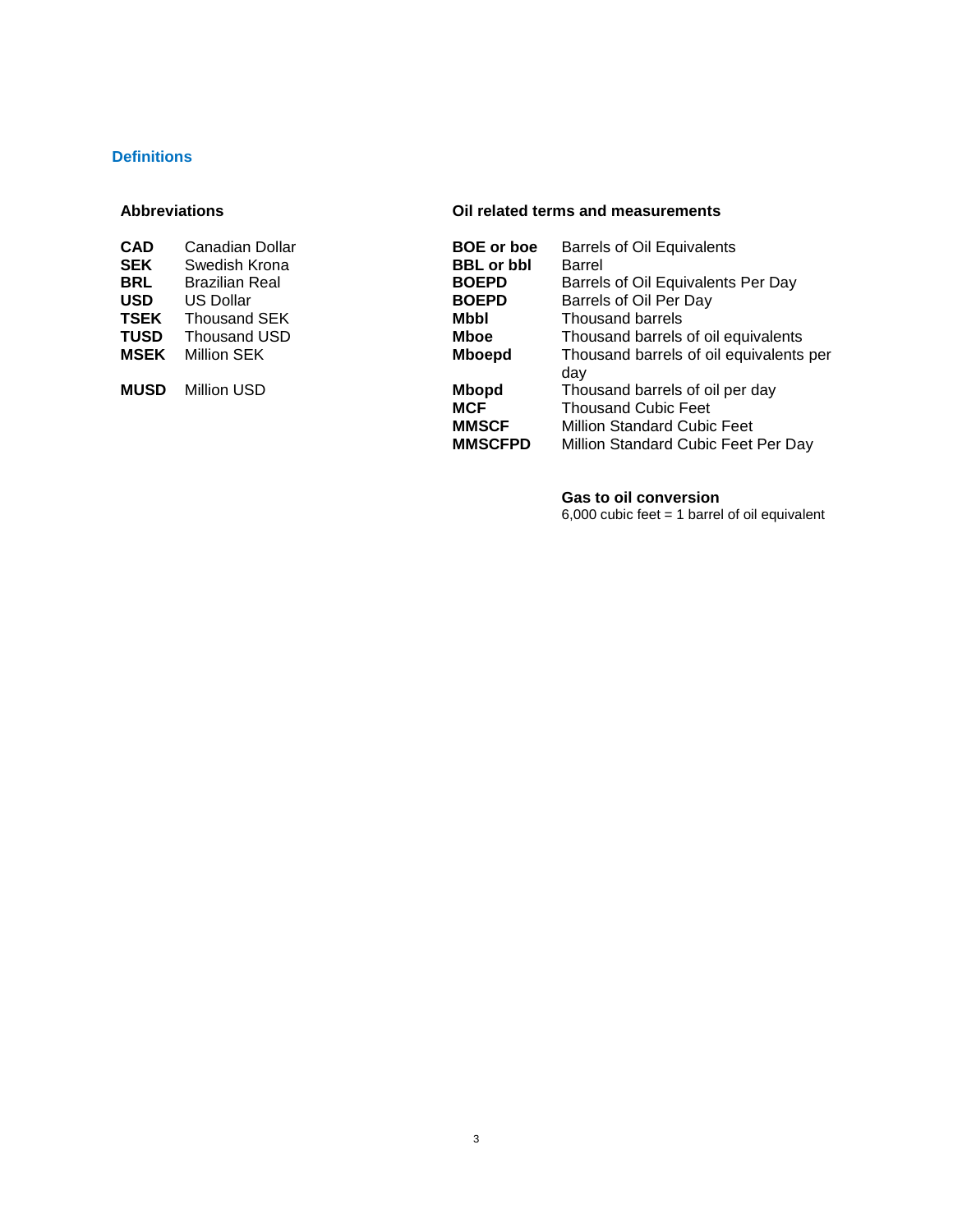# **Letter to shareholders**

Dear Friends and Fellow Shareholders of Maha Energy AB,

When the Gran Tierra Brazil operations acquisition closed in July of last year, Brent oil price was USD 48/bbl. The investment decision was easy because the acquisition made great sense even at those oil prices. The average Brent oil price for the quarter was USD 66.86/bbl. The math is simple – the rising oil price has greatly increased Maha's value and cash flow.

# Maha's Strong Current Financial/Cash Position

Maha closed Q1 with a very strong available cash position of USD 22.8 million (USD 4.0 million more than what we started the year with). The 2018 Capital Plan is expected to be fully funded out of current cash flow – so barring the unforeseen this cash position should remain intact. Our Q1 2018 EBITDA is up over 54% from Q4 2017 – at USD 4.6 million. Maha's Q1 profit (after tax and finance costs) is USD 2.3 million.

Our shareholders will recall to fund the GTE Acquisition Maha issued a 300 million SEK Bond. A quick health check shows Maha has at the end of Q1 USD 22.8 million (SEK 190 million) in cash against total debt of SEK 300 million. Once the 2018 production expansion program is complete this cash balance should increase.

# 2018 Capital Budget Proceeding – On Track

**At the Tie Field** we are preparing the currently non-free flowing GTE-3 oil well to accept artificial lift. A workover will be required to recomplete the well with a jet pump, and all equipment for this has been ordered. This work is scheduled for June, although we are still awaiting some specialty equipment that will be brought in from Canada and the USA. Immediately after drilling the 107D horizontal sidetrack on Tartaruga, we will mobilize the same drilling rig to travel the 350 km from Tartaruga to Tie in order to drill a new producing well (the "Attic" well). The Attic well is anticipated to be spudded in August. The Attic well will also explore the previously undrilled Boipeba structure, which could contain oil.

When the work on the Tie field is completed towards the end of Q3, we will have 3 producing wells, instead of one. This is very beneficial not only because it will increase production, but it also allows for a more uniform pressure drawdown on the field. Hand in hand with the field work at the Tie Field, Maha is securing both gas and oil sales contracts for the incremental volumes expected from the three wells.

**At Tartaruga Field**, all is in place for operations to commence during the second quarter. Work has already started on the 7TTG well, where the 7TTG well will be recompleted and the previously untapped P1 and P4 sands will be perforated and placed on comingled production with the P6 sand. After changing out the small 1-1/2" tubing completion with a larger and more robust 2-7/8" completion, a dedicated jet pump will be installed. Previously a single jet pump powered both the 7TTG and 107D wells. This work will be completed during the second quarter of this year.

Once the 7TTG well is completed, a larger drilling rig will be moved in to re-enter and sidetrack the 107D producing well. We will again target the P1 sand, but in a more optimum structural position, and using horizontal drilling technology. Using horizontal drilling technology, we will expose over 400 m. of producing reservoir, compared to the existing +/- 15 m in a vertical well.

**At LAK Ranch** we started planning and contracting for the completion of Phase 3. Phase 3 was interrupted in 2015/16 due to low oil prices, but results from existing wells are promising and we are therefore going to drill the remaining 6 injectors and 2 horizontal producers. Spudding of the wells are expected in September this year and work is expected to take 8 weeks to complete. Upon completion of Phase 3, LAK will be netback positive, meaning that production will generate extra cash to allow further growth through internally generated cash flow.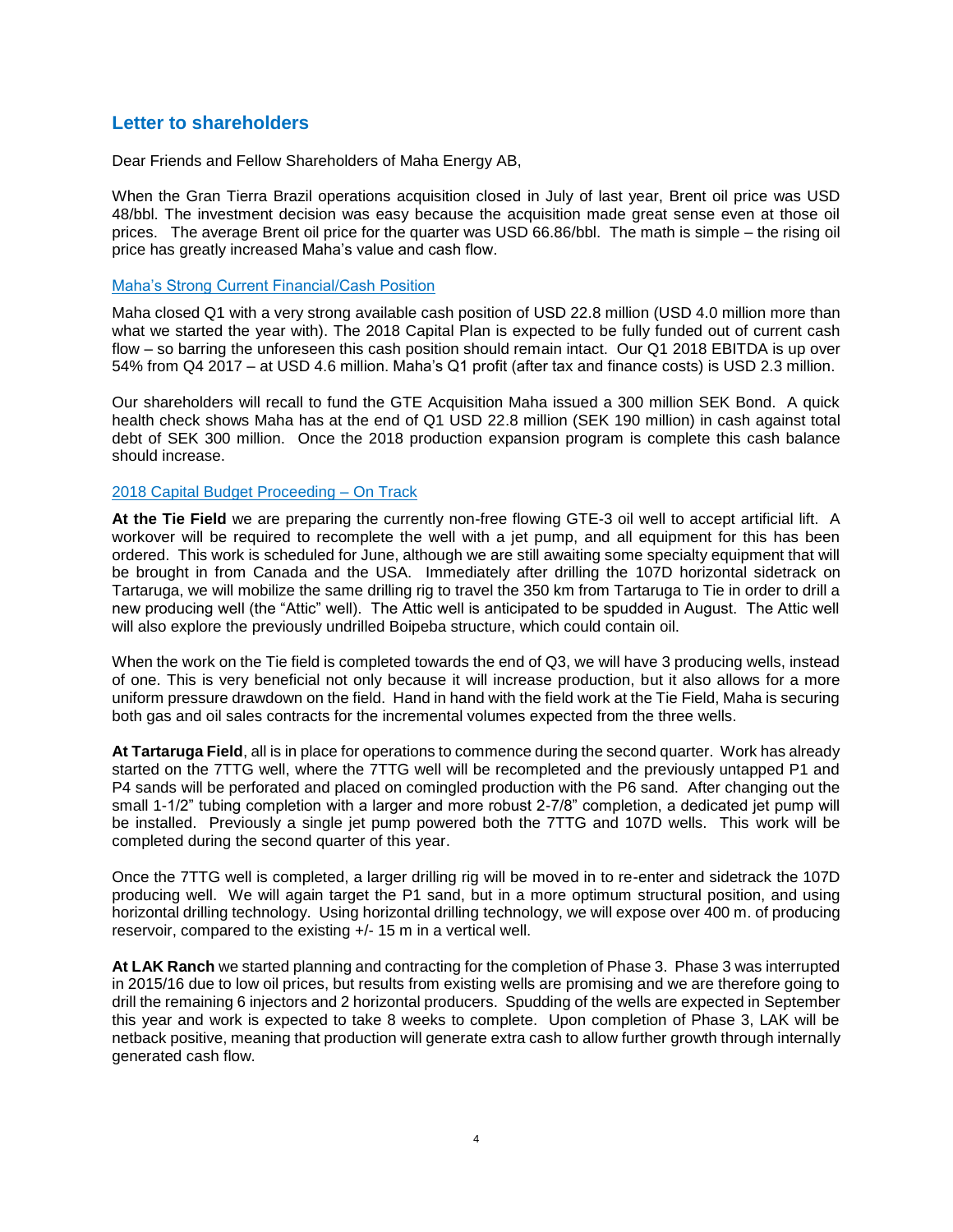# Room for Growth

As has been previously presented – Maha has 6 blocks in the oil prone Reconcavo basin, the development potential at the Tie Field, 27 stacked sands at Tartaruga (of which 24 remain untested) and the substantial oil in place at LAK Ranch (at the shallow depth of 350 m). It is clear Maha has plenty to do and room to grow within its own suite of assets.

# **Website**

Finally, I encourage you to visit our fresh new website and our YouTube channel. We post almost daily video clips of how work is progressing in the field.

We thank you for your continued support.

"Jonas Lindvall" Managing Director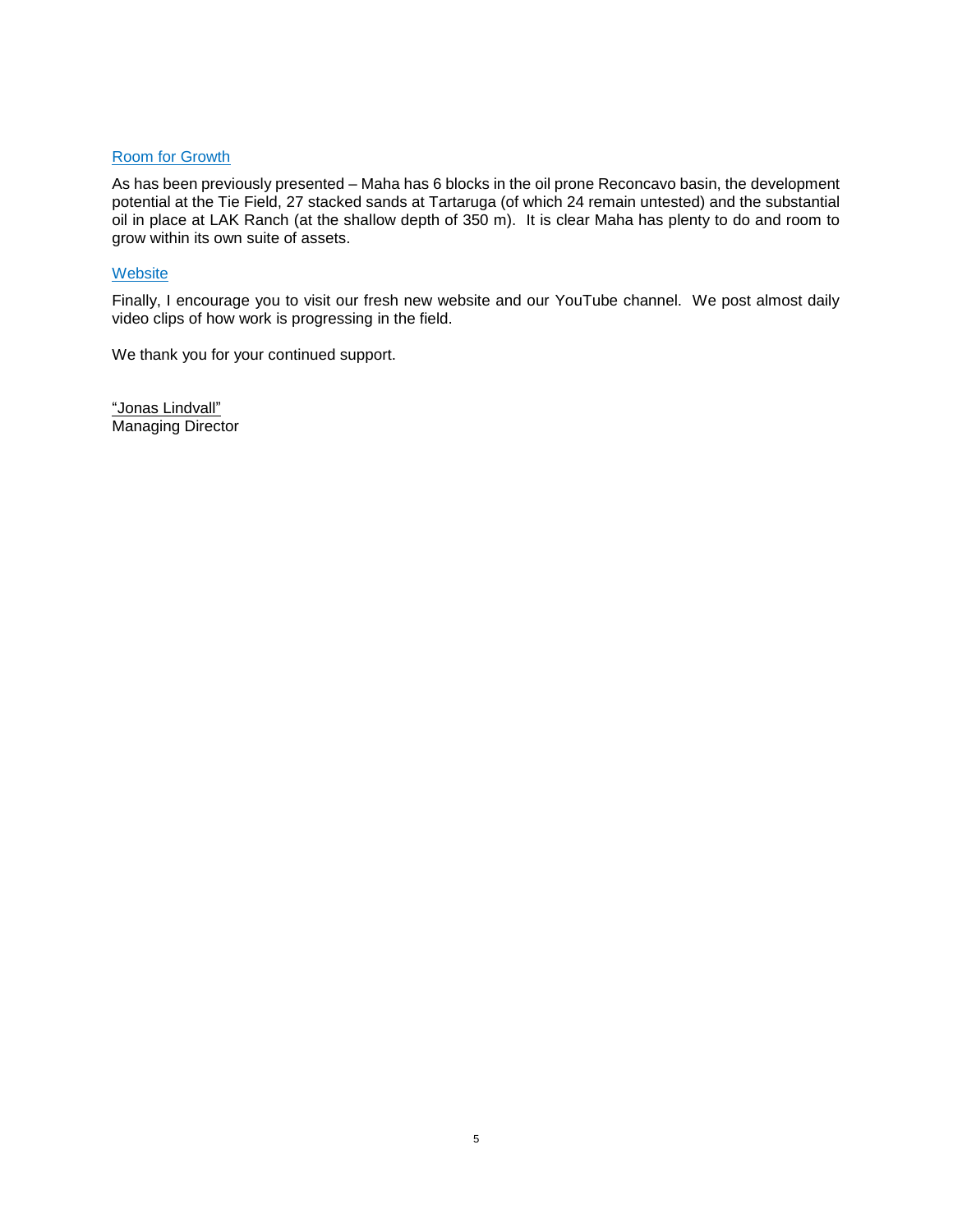# **Financial Report for the First Quarter ended March 31, 2018**

#### **OPERATIONAL AND FINANCIAL REVIEW**

Maha Energy AB (org number: 559018-9543) ("Maha" or the "Company") is an independent, Swedishbased, international oil and gas exploration and enhanced oil recovery production company with operations focused on Brazil and USA.

The head office is located at Biblioteksgatan 1, 4th floor, 111 46 Stockholm, Sweden. The Company maintains a technical support office at Suite 1140, 10201 Southport Road SW, Calgary, Alberta, Canada T2W 4X9. The Company has an office in Rio de Janeiro, Brazil and operations offices in Salvador, Brazil and in Newcastle, Wyoming, USA.

#### **Strategy**

The Company's business activities include the exploration for and development and production of hydrocarbons. The Company's core expertise is in primary, secondary and enhanced oil and gas recovery technologies and, as such, its business strategy is to target and develop underperforming hydrocarbon assets. By focusing on assets with proven hydrocarbon presence and applying modern and tailored technology solutions to recover the hydrocarbons in place, the Company's primary risk is not uncertainty in reservoir content but in the fluid extraction.

#### **Assets**

| <b>Country</b> | <b>License</b><br>name | Maha WI (%) | <b>Status</b>  | <b>Area</b><br>(acres) | <b>BOEPD</b> $(3)$ | <b>Partner</b> |
|----------------|------------------------|-------------|----------------|------------------------|--------------------|----------------|
|                |                        |             |                |                        |                    |                |
| <b>USA</b>     | LAK Ranch              | 99%         | Pre-Production | 6,475                  | 21                 | <b>SEC</b>     |
| <b>Brazil</b>  | Tartaruga              | 75%         | Producing      | 13,201                 | 180                | Petrobras      |
| <b>Brazil</b>  | Tie                    | 100%        | Producing      | 1,511                  | 1,561              |                |
| <b>Brazil</b>  | <b>REC-T 155</b>       | 100%        | Exploration    | 4,276                  | ۰                  |                |
| <b>Brazil</b>  | <b>REC-T 129</b>       | 100%        | Exploration    | 7,241                  | ۰                  |                |
| <b>Brazil</b>  | <b>REC-T 142</b>       | 100%        | Exploration    | 6,856                  | ۰                  |                |
| <b>Brazil</b>  | <b>REC-T 224</b>       | 100%        | Exploration    | 7,192                  |                    |                |
| <b>Brazil</b>  | <b>REC-T 117</b>       | 100%        | Exploration    | 6,795                  | ۰                  |                |
| <b>Brazil</b>  | <b>REC-T 118</b>       | 100%        | Exploration    | 7,734                  | ۰                  |                |

#### **Brazil**

 $\overline{a}$ 

#### *Tie Field*

On July 1, 2017, Maha completed the corporate acquisition of Gran Tierra Energy Inc.'s Brazilian operations. Following this transaction, Maha owns and operates, through a wholly-owned subsidiary, the 100% working interests in six onshore concession agreements located in the Reconcavo Basin of Brazil. One of the concessions includes the oil producing Tie Field consisting of two (2) dually completed wells (GTE-3 and GTE-4) and one water injection well (ALV-2). The  $38^{\circ}$  API oil production is from two, separate, sandstone units called the Agua Grande and Sergi formations. During the first quarter, oil was produced

<sup>&</sup>lt;sup>3</sup> As per the current quarter reported production volumes. 1BBL = 6000SCF of gas. Approximately 89% of Maha's oil equivalent production is crude oil.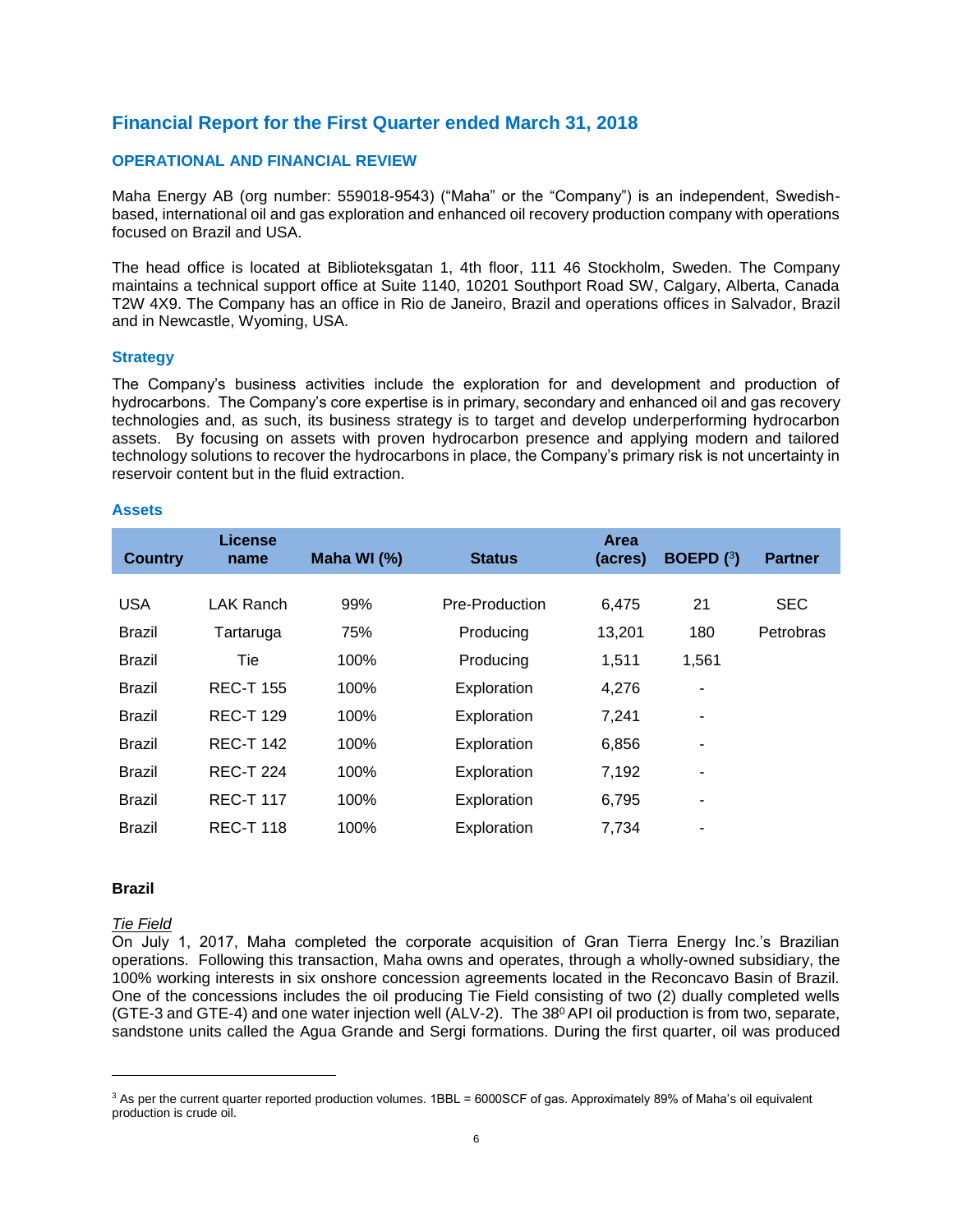from the GTE-4 well only since the GTE-3 well has suffered water encroachment and can no longer flow freely without the aid of artificial lift. Production from the GTE-3 well is currently shut in awaiting the installation of a Hydraulic Jet Pump.

Plans are far advanced to increase production from the Tie field through implementation of artificial lift and the drilling of an additional production well during the third quarter of 2018. In line with the increase in oil production, the Tie oil and gas handling facilities will require upgrading. To that end, the Company is working on a three pronged approach to rapidly monetize production from the Tie field. First, well productivity will be increased through artificial lift and the drilling of additional production wells along with water flooding, second, the production facilities will be upgraded to double the current handling capacity at the Tie gathering station, and third, off-take agreements are being implemented to allow for the additional oil and associated gas to be sold on the local market. The Tie field does not have ready access to oil or gas pipeline outlets, hence the oil and parts of the associated gas are trucked from the field.

Average production from the Tie Field during the first quarter of 2018 was 1,382 BOPD and 1,069 MSCFPD of gas.

# *Tartaruga Block*

In January 2017, Maha completed the purchase of an operated legal and beneficial 75% working interest in the Tartaruga development block, located in the Sergipe Alagoas Basin onshore Brazil. The Tartaruga oil field is located in the northern half of the 13,201 acre (53.4 km<sup>2</sup>) Tartaruga Block and produces 41° API oil from two deviated wells drilled into the early Cretaceous Penedo Formation.

During the third and fourth quarters of 2017, the Company commenced the planning for a significant work program which will include the re-entry and recompletion of the 7TTG producing well along with the re-entry and horizontal drilling of the 107D well. This work is scheduled to be completed during the second quarter of 2018. As stated in prior reports, the multiple stacked Penedo sandstone are likely to respond well to horizontal drilling and hydraulic stimulation. To that end, work planned for Tartaruga includes both hydraulic stimulation of the existing 7TTG well and the horizontal side-tracking of the 107 well. In both cases, the very productive Penedo 1 sandstone layer will be targeted. In the 7TTG well the Penedo 1 sandstone has never been produced. In the 107D well, a horizontal well will be drilled from the existing well location by re-entering the existing wellbore. The work planned for both producing wells are expected to significantly increase productivity of the Tartaruga Field.

To facilitate the work and the potential increase in production, the field will require a complete shutdown during the second quarter of 2018.

Average net production from the Tartaruga Field during the first quarter of 2018 was 180 BOPD. Associated gas was used as fuel gas for the production plant and any excess gas is flared. Plans are underway to implement a gas electrification project whereby associated gas is turned into electricity and sold to the local market.

# **USA**

The Company owns and operates a 99% working interest in the LAK Ranch oil field, located on the eastern edge of the multi-billion barrel Powder River Basin in Wyoming, USA.

The crude oil density produced from the LAK area is 19 $^{\circ}$  API. Since the purchase of this field in 2013, the Company has been evaluating different oil recovery mechanisms and is currently working towards a staged full field development using a hot water injection scheme. Multiple attempts have been made on the field since its discovery in the 1960's, including cyclic steam, steam assisted gravity drainage and solvent injection. Maha has determined through drilling results, core analysis, and computer aided modelling, core tests and field pilot tests that a simple water flood using hot water produces the best economic results. Hence, as at March 31, 2018, the LAK Ranch asset is still considered to be in the pre-production stage and is currently undergoing delineation and pre-development work. As such operating costs, net of revenues, since the commencement of operations have been capitalized as part of exploration and evaluation costs.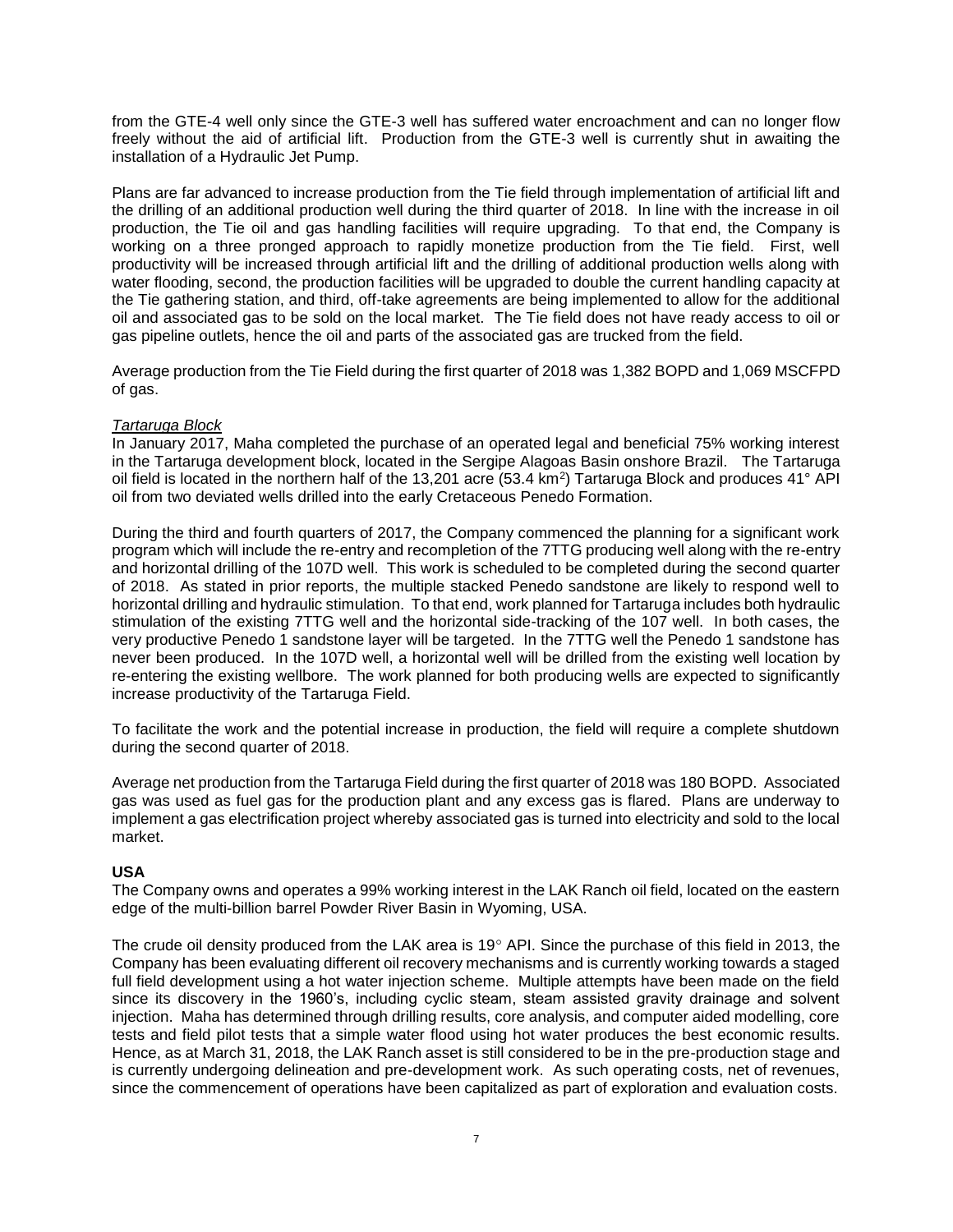For the three months ended March 31, 2018, the Company generated revenue from LAK Ranch of TUSD 94, on average sales volume of 21 bopd, compared with TUSD 134 of revenue during the first three months of 2017 from an average sales volume of 33 bopd.

During the first three months of 2018, preparations were started for the contracting and permitting for completing Phase 3 of the phased development plan. To conclude Phase 3, the Company will drill 6 more hot water injector wells and an additional 2 horizontal production wells. The plan is to commence drilling operations during the third quarter of 2018.

# **Production**

|                                        | Q1 2018 | Q1 2017                  | Full Year 2017 |
|----------------------------------------|---------|--------------------------|----------------|
| Delivered Oil (Barrels) <sup>4</sup>   | 142.510 | 10.317                   | 310.479        |
| Delivered Gas (MSCF)                   | 96.282  | $\overline{\phantom{a}}$ | 144.602        |
| Delivered Oil & Gas (BOE) <sup>5</sup> | 158.557 | 10.317                   | 334.579        |
| Daily Volume (BOEPD)                   | 1.762   | 115                      | 917            |

Production volumes are working interest volumes before royalties. Average production volumes increased significantly for the first quarter 2018 as compared to the first quarter 2017 due to the acquired assets in Tie Field and the Tartaruga Block. First quarter 2017 includes the full quarter production of Tartaruga Block which was acquired as at January 1, 2017. Approximately 89% of Maha's oil equivalent production is crude oil.

# **Revenue**

 $\overline{a}$ 

| (TUSD, unless otherwise noted)          | Q1 2018 | Q1 2017 | Full Year 2017 |
|-----------------------------------------|---------|---------|----------------|
| Oil and Gas revenue                     | 8.629   | 449     | 14.604         |
| Sales volume (BOE)                      | 158,230 | 7,380   | 325,320        |
| Oil realized price (USD/bbl)            | 60.18   | 60.78   | 47.94          |
| Gas realized price (USD/MSCF)           | 1.08    |         | 1.22           |
| Equivalent oil realized price (USD/BOE) | 54.54   | 60.78   | 44.89          |
| Reference price - Brent (USD/bbl)       | 66.86   | 53.68   | 54.74          |

Total revenue was TUSD 8,629 for the first quarter 2018 as compared to TUSD 449 for the first quarter 2017. The significant revenue increase was due to the Tie field acquisition in the third quarter and the Tartaruga acquisition during the first quarter of 2017. During the first quarter 2017, the Company's revenue came from Tartaruga Block which was acquired at the beginning of the fiscal year 2017.

Oil sold from the Tie field is subject to a discount of USD 8.48/bbl for quality, processing and storage fees. Oil sold from the Tartaruga field is subject to a discount of USD 1.07/bbl for similar reasons.

During the fourth quarter of 2017, the Company entered into commodity contracts to mitigate commodity price risk for the first six months of 2018.

LAK Ranch production volumes are excluded from sold volumes as it is still in pre-production stage and represented 1,870 barrels for the first quarter 2018 (2,937 barrels for the first quarter 2017).

<sup>4</sup> Includes LAK Ranch Oil delivered during the period

<sup>5</sup> BOE is Barrels of Oil Equivalent and takes into account gas delivered and sold. 1 bbl = 6,000 SCF of gas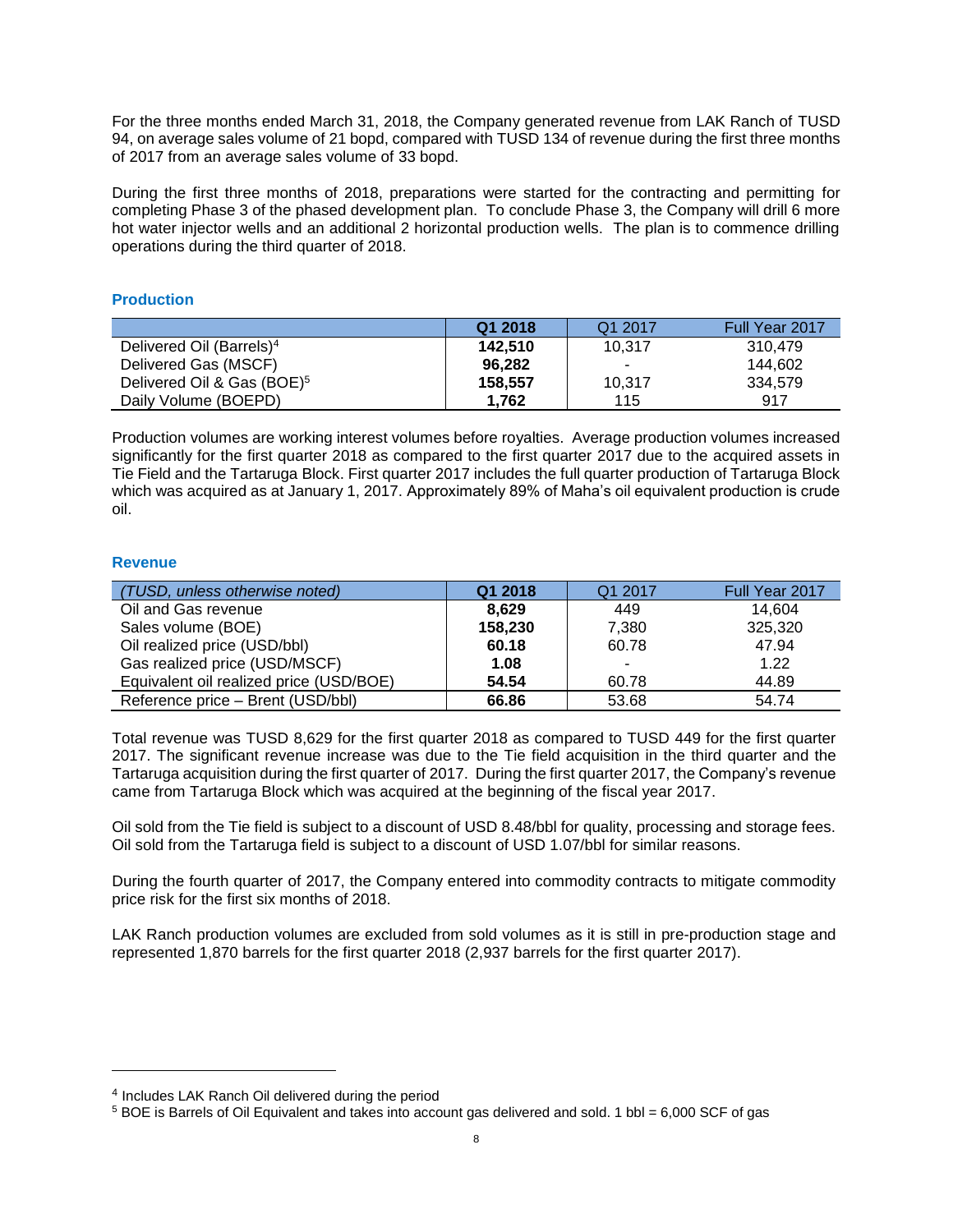# **Royalties**

| (TUSD, unless otherwise noted) | Q1 2018 | Q1 2017 | Full Year 2017 |
|--------------------------------|---------|---------|----------------|
| Rovalties                      | 1.190   |         | 2.217          |
| Per unit (USD/BOE)             | 7.52    | 9.46    | 6.81           |
| Rovalties as a % of revenue    | 13.8%   | 15.6%   | 15.2%          |

Total royalty expense was TUSD 1,190 and TUSD 70 for the first quarter 2018 and 2017, respectively. The first quarter of 2017 reflects royalty for the Tartaruga Block only as the Company acquired Tie Field in the third quarter of 2017. Cumulative royalty rate of the Company is 13.8% for the first quarter of 2018. Higher royalty expense in the first quarter 2018 is consistent with the higher revenue in the quarter as compared to the first quarter 2017.

# **Production and operating costs**

| (TUSD, unless otherwise noted)       | Q1 2018 | Q1 2017                  | Full Year 2017 |
|--------------------------------------|---------|--------------------------|----------------|
| <b>Production costs</b>              | 1.321   | 388                      | 3,069          |
| Transportation costs                 | 261     | $\overline{\phantom{a}}$ | 623            |
| Total Production and operating costs | 1.582   | 388                      | 3,692          |
| Per unit (USD/BOE)                   | 10.00   | 52.49                    | 11.35          |

Production costs for the first quarter 2018 and the comparative period amounted to TUSD 1,582 and TUSD 388 respectively. Production costs declined on a per BOE basis as a result of lower per barrel costs from the Tie Field operation acquired during third quarter 2017 and higher production volumes in the first quarter 2018 as compared to the first quarter 2017.

# **Netback**

| (TUSD, unless otherwise noted) | Q1 2018 | $-2017$       | Full Year 2017 |
|--------------------------------|---------|---------------|----------------|
| <b>Operating Netback</b>       | 5.857   | (9)           | 8.695          |
| Netback (USD/BOE)              | 37.02   | 47'<br>Ί<br>. | 26.73          |

Netback is calculated as revenue less royalties, production and operating costs.

# **General and Administration expenses ("G&A")**

| 'TUSD.<br>unless otherwise noted) | Q1 2018 | $-2017$<br>า1 | Full/<br>Year 2017 |
|-----------------------------------|---------|---------------|--------------------|
| G&A                               | l.198   | 998           | 5,257              |
| G&A (USD/BOE)                     | 7.57    | 135.23        | 16.16              |

G&A expenses are higher for the first quarter 2018 as compared to the first quarter 2017 mainly due to additional personnel and administrative costs associated with the expanded operations in Brazil acquired during 2017 as well as increased costs associated with the ongoing reporting and filing requirements of a public company. Additionally, during the first quarter 2018 the Company incurred some one-time severance costs in Brazil due to staff reorganization. G&A for the full year 2017, also include additional costs related to the acquisitions and related fundraising activities. The Company continues to review all of its G&A expenses and implementing measures towards increasing synergies and efficiencies following the Tie Field and Tartaruga Blocks Acquisitions during 2017.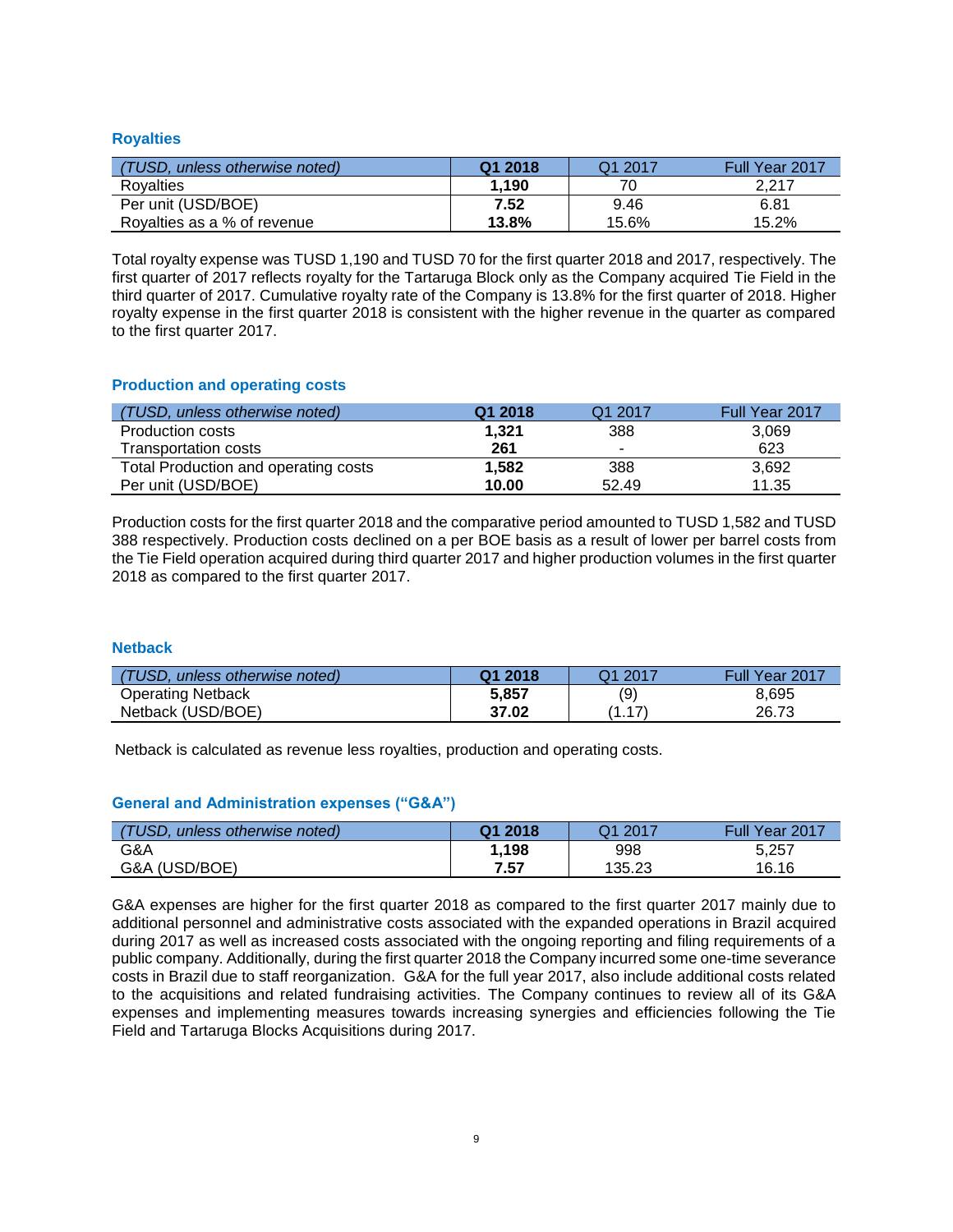## **Depletion, depreciation and amortization ("DD&A")**

| <b>(TUSD,</b><br>unless otherwise noted) | Q1 2018 | 2017<br>11. | Full Year 2017 |
|------------------------------------------|---------|-------------|----------------|
| DD&A                                     | 864     | 213         | 2,091          |
| DD&A (USD/boe)                           | 5.46    | 28.84       | 6.43           |

The depletion rate is calculated on proved and probable oil and natural gas reserves, taking into account the future development costs to produce the reserves. Depletion expense is computed on a unit-ofproduction basis. The depletion rate will fluctuate on each re-measurement period based on the amount and type of capital spending and the amount of reserves added.

Depletion for the first quarter 2018 amounted to TUSD 864 (Q1 2017: TUSD 213) at an average rate of USD 5.46 per BOE (Q1 2017: USD 28.84 per BOE). The higher depletion expense is consistent with the production increase from the Tie Field Acquisition in the first quarter and the Tartaruga Block Acquisition during the first quarter of 2017, as well as a larger capital asset base being depleted as a result of the acquisitions. The Company's depletion rate on a USD/BOE basis was significantly reduced in the fourth quarter of 2017 when it recorded an increase to its oil and gas reserves.

#### **Net financial items**

Net finance expense amounted to USD 1.3 million and USD 0.01 million for the first quarter 2018 and comparative period of 2017, respectively. The main reason for the increase is interest expense of USD 1.1 million on the Senior Secured Bond issued on May 29, 2017. Accretion of the discount rate on the decommissioning liabilities provision amounted to TUSD 24 and accretion of the bond payable discount amounted to TUSD 278 for the first quarter 2018. Included in Finance costs are foreign currency exchange losses related to the financing costs and foreign currency risk management contracts.

#### **Share data**

As at March 31, 2018 the Company had 97,230,363 shares outstanding of which 88,046,742 were class A shares and 9,183,621 were class B shares. In addition, there were 1,698,000 convertible class C2 shares, after giving effect to the forfeiture of 300,000 options for which the corresponding C2 shares have not been formally cancelled. In the event that the existing Maha (Canada) stock options and warrants are exercised these convertible class C2 shares will be redeemed and exchanged for class A shares.

- During the first quarter of 2017 the Company completed a Directed Share Issue of 12,919,326 class A shares at a share price of SEK 7.10 for gross proceeds of TSEK 91,727 (approximately USD 10.5 million).
- During the second quarter of 2017, Maha completed a guaranteed rights issue and issued 12,919,326 class A shares at a share price of SEK 7.10. Through the rights issue, Maha received gross proceeds amounting to TSEK 91,727 (approximately USD 10.3 million) before transaction related costs that include a guarantee provision paid in cash.
- During the second quarter of 2017, the Company issued senior secured bonds ("Bonds") and warrants as part of a fully subscribed financing totaling SEK 300 million under a framework amount of SEK 500 million. The Bonds have: a term of four years; a fixed interest rate coupon of 12% per annum, paid semi-annually, and were issued with a total of 13,350,000 detachable warrants for Class A shares of the Company ("Warrant(s)"). Each Warrant has a strike price of SEK 7.45 and an exercise period of four twelve months.
- During the first quarter of 2018 a total of 2,074,717 of Maha-A TO warrants were exercised prior to their expiration on January 15, 2017 at the pre-determined strike price of SEK 6.40 per share representing approximately one third of all of the A warrants outstanding. Accordingly, 2,074,717 A Warrants were cancelled and the same number of new shares of class A issued. The remainder of the Maha-A TO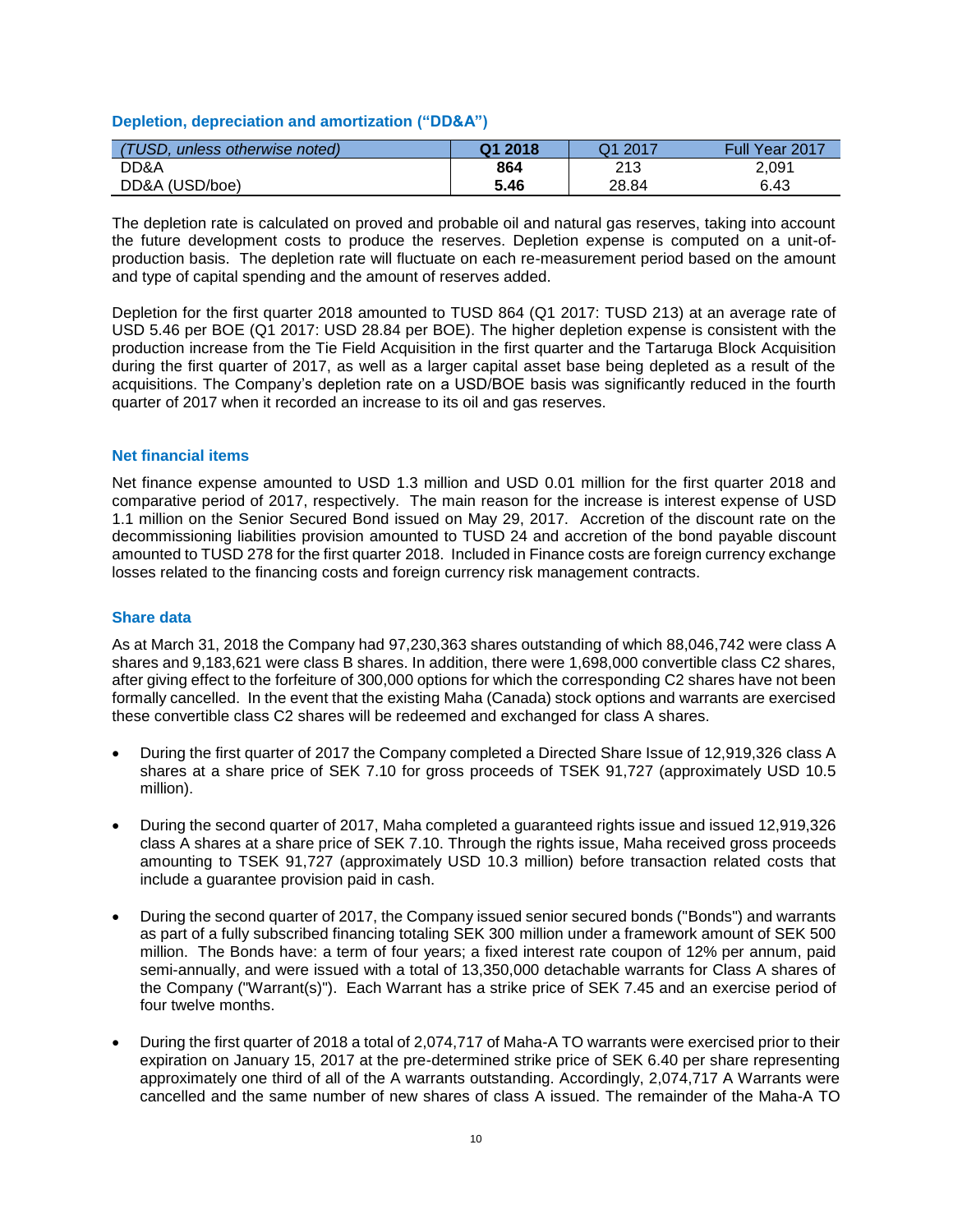warrants are now expired. The total proceeds from this transaction was SEK 13.3 million before issuance costs.

#### **Liquidity and capital resources**

As at March 31, 2018, the Company had current assets of \$30.2 million comprised primarily of cash and cash equivalents, accounts receivable and prepaid expenses and deposits. The Company had current liabilities of \$5.6 million resulting in net working capital of \$24.6 million (December 31, 2017 – \$17.5 million).

#### **Financial Risks**

The Company is in the oil exploration and development business and is exposed to a number of risks and uncertainties inherent to the oil industry. This activity is capital intensive at all stages and subject to fluctuations in oil prices, market sentiment, currencies, inflation and other risks. The Company has cash in hand and expects to generate cash flow from operations to fund its development and operating activities. Material increases or decreases in the Company's liquidity may be substantially determined by the success or failure of its development activities, as well as its continued ability to raise capital or debt. For additional information on financial risks identified by the Company, please refer to note 12 to the Financial Statements.

#### **Legal matters**

Following the Tie Field Acquisition effective July 1, 2017, the Company inherited, through the acquisition of Gran Tierra Energy Brazil Ltda., a number of disclosed pre-existing legal matters concerning labor, regulatory and operations, each of which are considered routine, non-material and consistent with doing business in Brazil. Provisions for lawsuits have, in consultation with the Company's local legal counsel, been recorded under accrued liabilities and provisions.

#### **Health, Safety and the Environmental**

At Maha, Health, Safety and the Environment is a key component of its management systems. Maha Energy strives to provide a safe and healthy work environment for all employees, contractors and suppliers. This means the safety of life, limb, environment and property always comes first. The Company actively monitors all operational sites and proactively encourages everyone to be mindful of all the Company's HSE Values. This is achieved through education, enforcement and reporting.

Everyone working or visiting our sites have the right to stop work at any time to prevent potential HSE incidents occurring. Maha's HSE Values set the tone for how we approach each other and the environment. For additional information on environmental, decommissioning and abandonment obligations in relation to oil and gas leases, please refer to note 9 to the Financial Statements.

#### **Corporate Governance and Sustainability**

Part of contributing to society and being a good global citizen must entail doing 'what is right', in addition to adhering to laws and regulations. One of the ways we ensure sustainability is to maximize recovery from existing energy sources and in order to do so effectively it is important to minimize scope changes. If we can prevent costly and impactful changes in development plans, we contribute to sustainability. Another way to contribute to a sustainable planet, is to ensure all resources are used. We therefore recycle produced water at our LAK Ranch facility which not only reduces having to find water from another source, but also reduces waste water treatment requirements. In Brazil, we are reducing the release of natural gas by using the waste gas from oil production to generate electricity.

Maha does not tolerate any form of corrupt practices and have in place Corporate Governance Policies that clearly define how we must do business. The best way to prevent corruption is through transparency transparency is one of our core values. The Company has established Codes of Business Conduct and Anti-Corruption policies in place for all its employees, contractors and workers.

More information on Corporate Governance can be found in Maha's Corporate Governance Report in the 2017 Annual Report.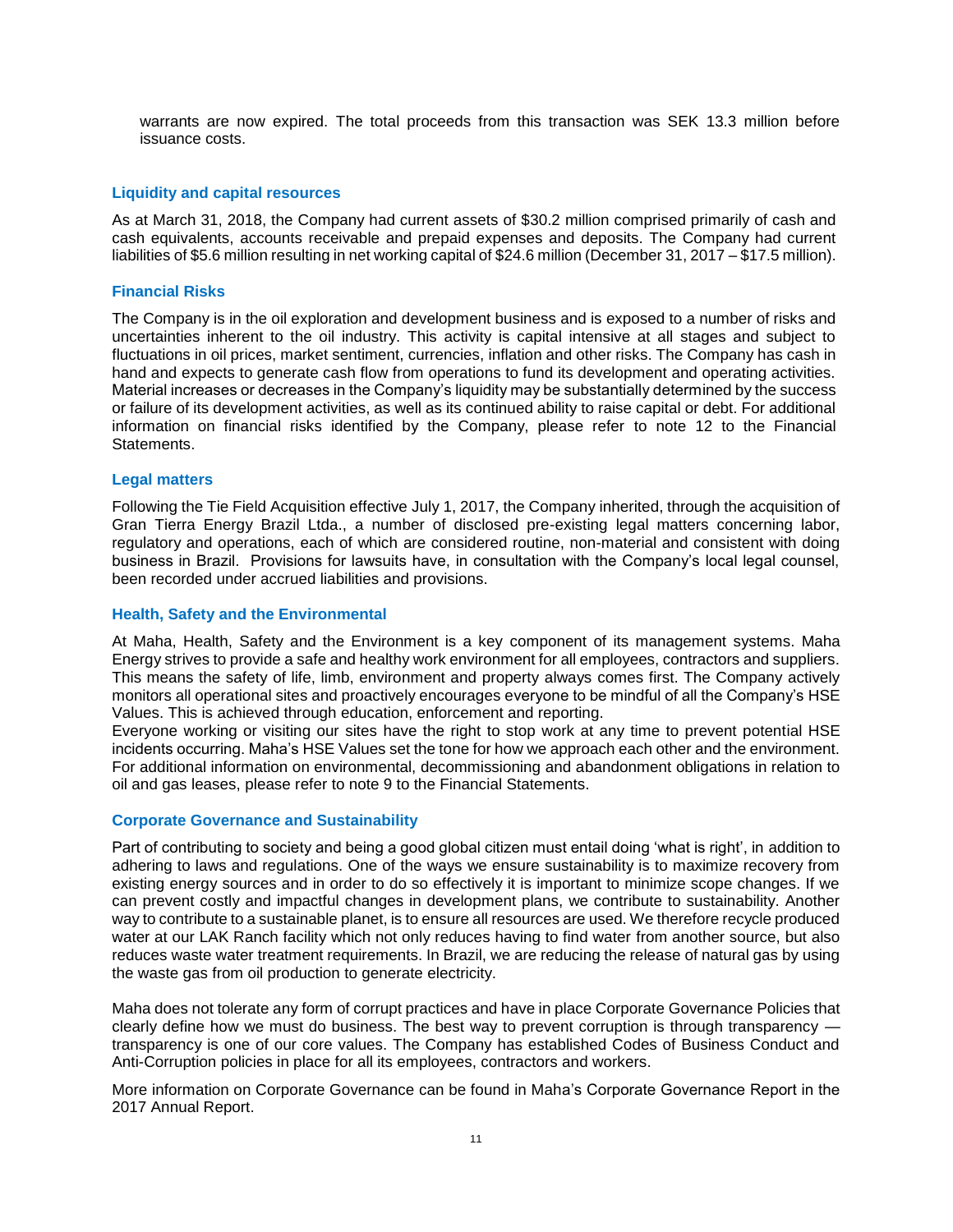# **Seasonal Effects**

Maha Energy has no significant seasonal variations.

#### **Parent Company**

Business activities for Maha Energy AB focuses on: a) management and stewardship of all Group affiliates, subsidiaries and foreign operations; b) management of publicly listed Swedish entity; c) fundraising as required for acquisitions and Group business growth; and d) business development. The Parent Company has no employees. Last year's activities focused on the corporate acquisitions by the Group of the Brazilian operations of Grand Tierra Energy Inc. in Bahia, Brazil and the Tartaruga Field in Sergipe, Brazil (the ''Acquisitions") and the funding of the Acquisitions through a Directed Share Issue, a Rights Offering and a Bond financing.

The net result for the Parent Company for the first quarter 2018 amounted to TSEK -2,493 (Q1 2017: TSEK -773). The result included general and administrative expenses of TSEK 568 (Q1 2017: TSEK 906) and net finance costs of TSEK 2,395 (Q1 2017: nil).

#### **Related Party Transactions**

The Company did not enter into any transaction with related parties during the first quarter of 2018.

#### **Subsequent Events**

There are no subsequent events to report.

Approved by the Board

\_``Jonas Lindvall``\_\_\_\_\_\_\_\_\_\_\_\_\_\_\_\_\_\_\_\_ Jonas Lindvall, Director

``Wayne Thomson``\_ Wayne Thomson, Director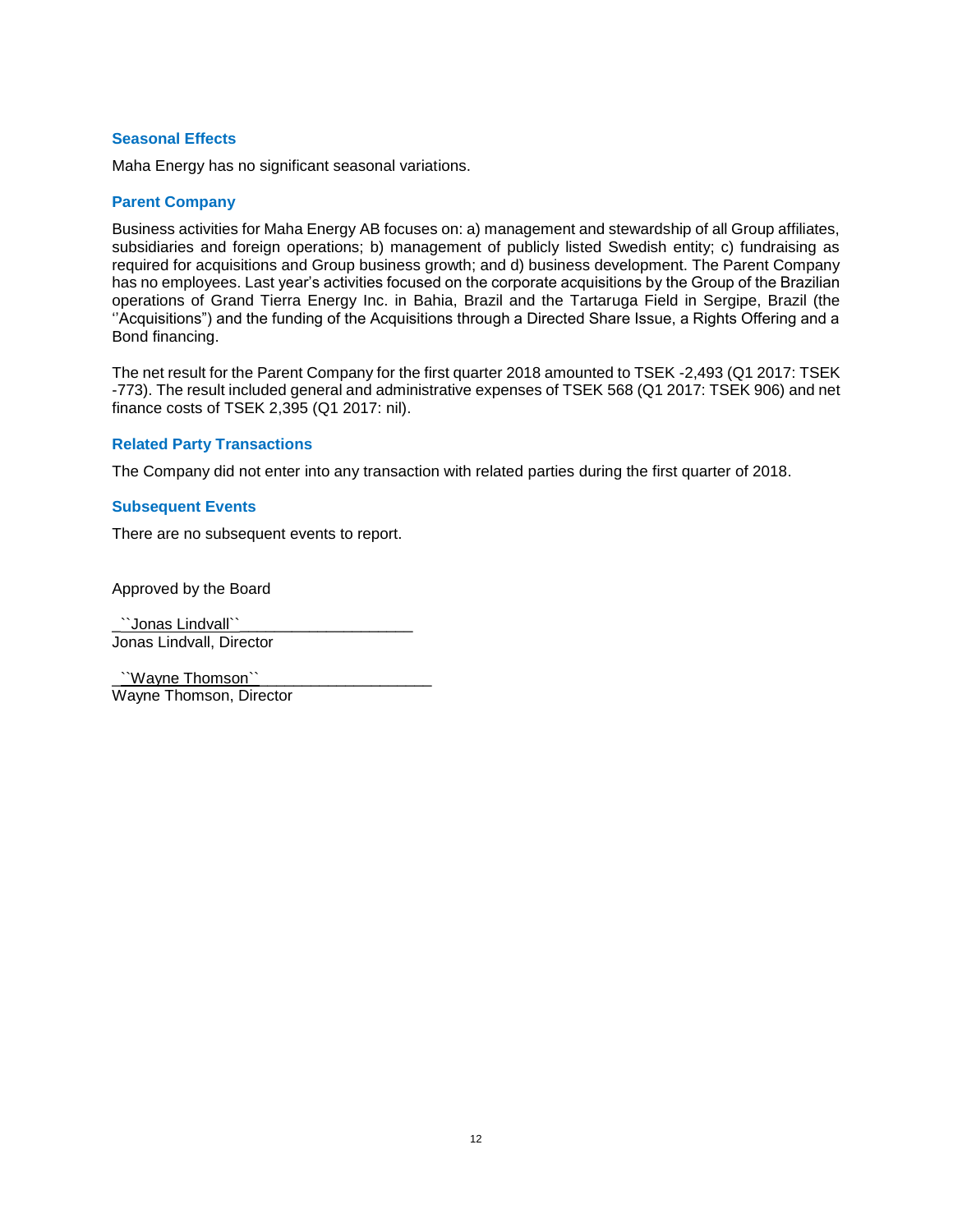# **Maha Energy AB Consolidated Statement of Operations and Comprehensive Result**

| (TUSD)                                                           | <b>Note</b> | Q1 2018    | Q1 2017    | Full Year 2017 |
|------------------------------------------------------------------|-------------|------------|------------|----------------|
| <b>Revenue</b>                                                   |             |            |            |                |
| Oil sales                                                        | 5           | 8,629      | 449        | 14,604         |
| <b>Royalties</b>                                                 |             | (1, 190)   | (70)       | (2, 217)       |
|                                                                  |             | 7,439      | 379        | 12,387         |
| <b>Expenses</b>                                                  |             |            |            |                |
| Production and operating                                         |             | (1, 582)   | (388)      | (3,692)        |
| General and administration                                       |             | (1, 198)   | (998)      | (5,257)        |
| Stock-based compensation                                         |             | (31)       | (2)        | (35)           |
| Depletion, depreciation and amortization                         | 8           | (864)      | (213)      | (2,091)        |
| <b>Financial Instruments</b>                                     | 12          | (62)       |            | (190)          |
| Foreign currency exchange gain (loss)                            |             | 96         | (11)       | (112)          |
|                                                                  |             | (3,641)    | (1,612)    | (11, 377)      |
| <b>Operating result</b>                                          |             | 3,798      | (1, 233)   | 1,010          |
| Net finance costs                                                | 6           | (1, 299)   | (16)       | (3, 188)       |
| <b>Transaction costs</b>                                         |             |            |            | (361)          |
| <b>Result before tax</b>                                         |             | 2,499      | (1, 249)   | (2,539)        |
| Income tax                                                       |             | (193)      |            | (256)          |
| Net result from continuing operations                            |             | 2,306      | (1, 249)   | (2,795)        |
| Discontinued operations - Canadian assets<br>Loss on disposition |             |            | (54)       | (54)           |
| <b>Result for the period</b>                                     |             | 2,306      | (1, 303)   | (2, 849)       |
|                                                                  |             |            |            |                |
| Currency translation differences                                 |             | 1,200      | 90         | (621)          |
| Comprehensive result for the period                              |             | 3,506      | (1, 213)   | (3, 470)       |
| Earnings per share basic and diluted:                            |             |            |            |                |
| From continuing operations                                       |             | 0.02       | (0.02)     | (0.03)         |
| From discontinued operations                                     |             |            |            |                |
|                                                                  |             | 0.02       | (0.02)     | (0.03)         |
| Weighted average number of shares:                               |             |            |            |                |
| Before dilution                                                  |             | 96,700,158 | 72,568,044 | 86,648,281     |
| After dilution                                                   |             | 97,182,096 | 72,568,044 | 86,648,281     |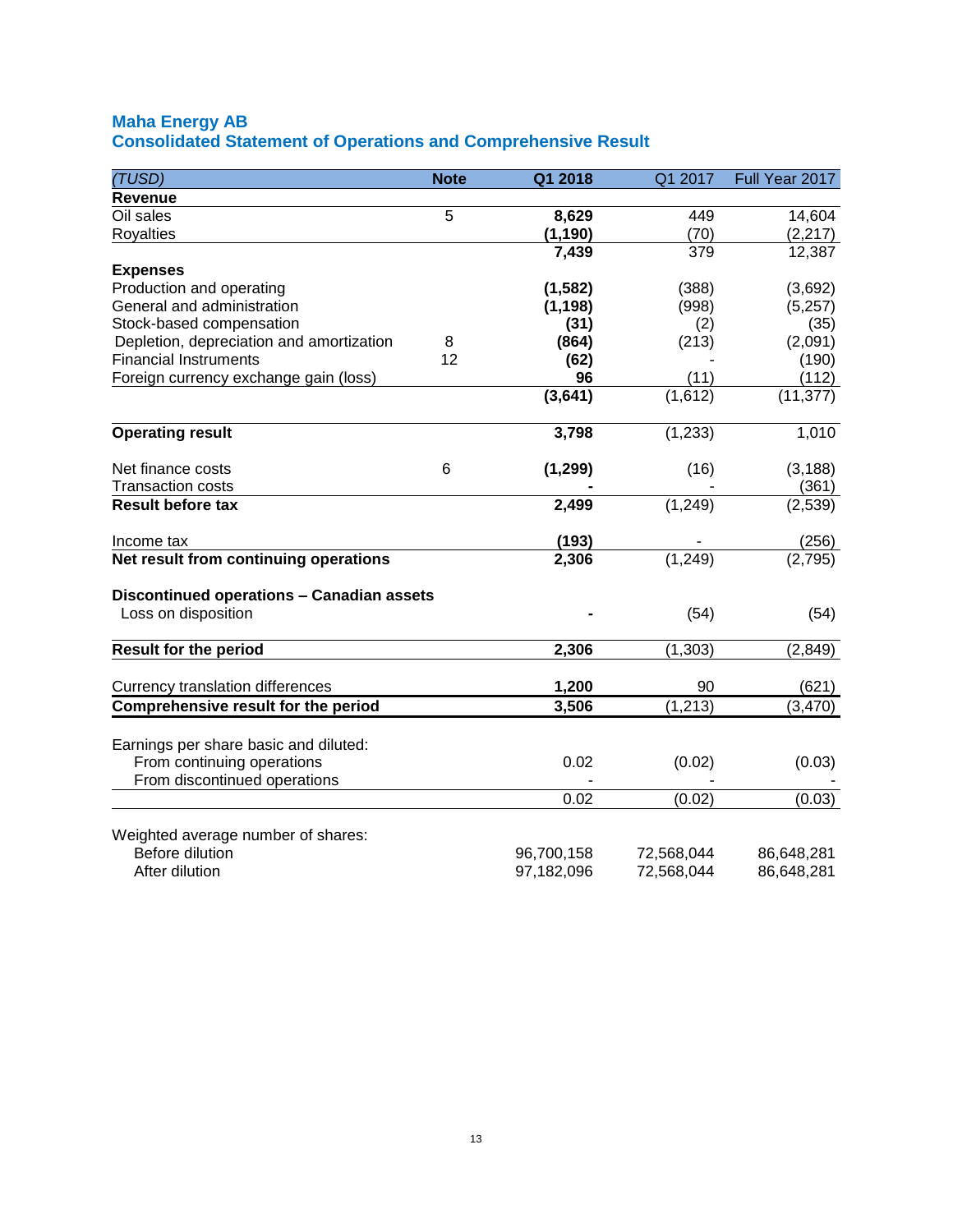# **Maha Energy AB Consolidated Balance Sheet**

| (Thousands of US dollars)                   | <b>Note</b> | March 31, 2018 | <b>December 31, 2017</b> |
|---------------------------------------------|-------------|----------------|--------------------------|
|                                             |             |                |                          |
| <b>Assets</b><br><b>Non-Current assets</b>  |             |                |                          |
|                                             | 7           |                |                          |
| Exploration and evaluation assets           | 8           | 17,828         | 17,789                   |
| Property, plant and equipment               |             | 46,787         | 47,278                   |
| Performance bonds and others                |             | 176            | 176                      |
|                                             |             | 64,791         | 65,243                   |
| <b>Current assets</b>                       |             |                |                          |
| <b>Financial Instruments</b>                | 12          | 43             | 141                      |
| <b>Crude Oil Inventory</b>                  |             | 250            | 314                      |
| Prepaid expenses and deposits               |             | 1,378          | 753                      |
| Accounts receivable                         | 12          | 2,741          | 2,229                    |
| Restricted cash                             | 16          | 3,022          | 3,037                    |
| Cash and cash equivalents                   |             | 22,779         | 18,729                   |
|                                             |             | 30,213         | 25,203                   |
| <b>Total Assets</b>                         |             | 95,004         | 90,446                   |
|                                             |             |                |                          |
| <b>Shareholders' Equity and Liabilities</b> |             |                |                          |
| Shareholders' Equity                        | 10          | 53,334         | 48,201                   |
|                                             |             |                |                          |
| <b>Non-Current liabilities</b>              |             |                |                          |
| Bond payable                                | 11          | 32,267         | 32,678                   |
| Decommissioning provision                   | 9           | 1,682          | 1,849                    |
| Other long term liabilities                 |             | 2,135          |                          |
|                                             |             | 36,084         | 34,527                   |
|                                             |             |                |                          |
| <b>Current liabilities</b>                  |             |                |                          |
| Accounts payable                            |             | 3,845          | 3,502                    |
| Accrued liabilities and provisions          |             | 1,741          | 4,216                    |
|                                             |             | 5,586          | 7,718                    |
| <b>Total liabilities</b>                    |             | 41,670         | 42,245                   |
|                                             |             |                |                          |
| Total liabilities and shareholders' equity  |             | 95,004         | 90,446                   |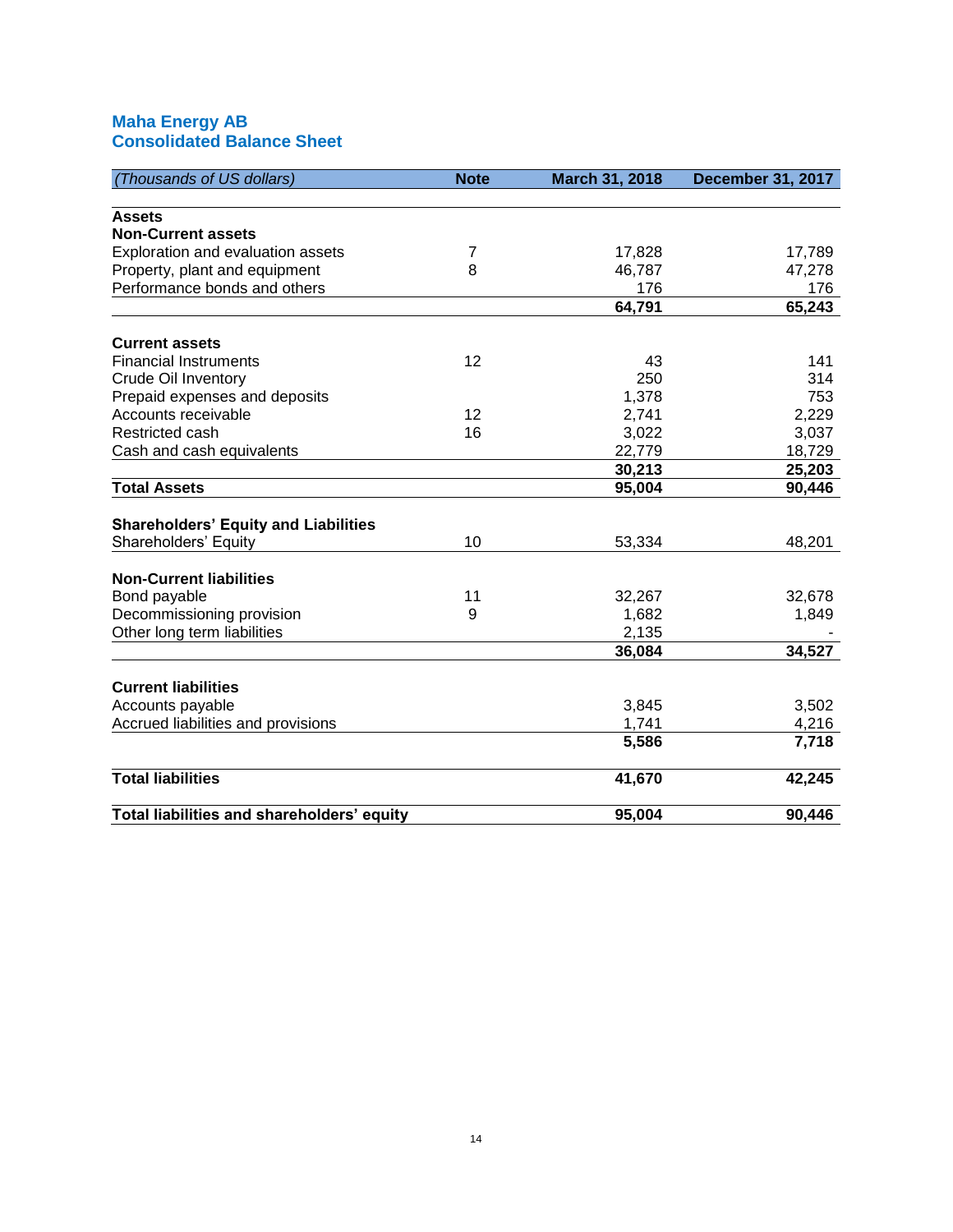# **Maha Energy AB Consolidated Statement of Cash Flows**

|                                                |                |          |                | <b>Full Year</b> |
|------------------------------------------------|----------------|----------|----------------|------------------|
| (TUSD)                                         | <b>Note</b>    | Q1 2018  | Q1 2017        | 2017             |
| <b>Cash flow from operations</b>               |                |          |                |                  |
| Net result from continuing operations          |                | 2,306    | (1, 249)       | (2,795)          |
| Add back:                                      |                |          |                |                  |
| Stock based compensation                       |                | 31       | $\overline{2}$ | 35               |
| Depletion, depreciation and amortization       | 8              | 864      | 213            | 2,091            |
| Accretion of decommissioning provision         | 9              | 24       | 9              | 75               |
| Accretion of bond payable                      | 11             | 278      |                | 607              |
| Interest expense                               |                | 1,109    |                | 2,493            |
| <b>Financial instruments</b>                   | 12             | 98       |                | 186              |
| Unrealized foreign exchange amounts            |                | 816      | 33             | (142)            |
| Interest paid                                  |                |          |                | (2, 153)         |
| Interest received                              |                | 144      |                | 110              |
| Cash tax paid                                  |                | (193)    |                | (245)            |
| Changes in non-cash working capital            | 14             | (2, 130) | 309            | (1, 556)         |
| <b>Cash flow from operations</b>               |                | 3,347    | (683)          | (1, 294)         |
|                                                |                |          |                |                  |
| <b>Investing activities</b>                    |                |          |                |                  |
| Corporate acquisition - Tartaruga              | 3              |          | (350)          | (290)            |
| Corporate acquisition - Tie Field              | 3              |          | (3,500)        | (33,087)         |
| Proceeds on sale of Canadian assets            |                |          |                | 229              |
| Additions to developed and producing assets    | 8              | (518)    | (613)          | (2, 113)         |
| Additions of exploration and evaluation assets | $\overline{7}$ | (38)     | (346)          | (615)            |
| Restricted cash                                |                |          |                | (3,037)          |
| Purchase of performance bonds                  |                |          | (25)           | (25)             |
| <b>Cash flow from investment activities</b>    |                | (556)    | (4, 834)       | (38, 938)        |
| <b>Financing activity activities</b>           |                |          |                |                  |
| Issue of shares, net of share issue costs      | 10             | 1,596    | 9,635          | 18,266           |
| Issue of bonds, net of financing costs         | 11             |          |                | 32,625           |
| Exercise of stock options                      |                |          |                |                  |
| Cash funded from discontinued operations       |                |          |                |                  |
| Cash flow from financing activities            |                | 1,596    | 9,635          | 50,891           |
|                                                |                |          |                |                  |
| Foreign exchange on cash and cash equivalent   |                | (337)    | 85             | 1,312            |
| Change in cash and cash equivalents            |                | 4,050    | 4,203          | 11,971           |
| Cash and cash equivalents, beginning of period |                | 18,729   | 6,758          | 6,758            |
| Cash and cash equivalents, end of period       |                | 22,779   | 10,961         | 18,729           |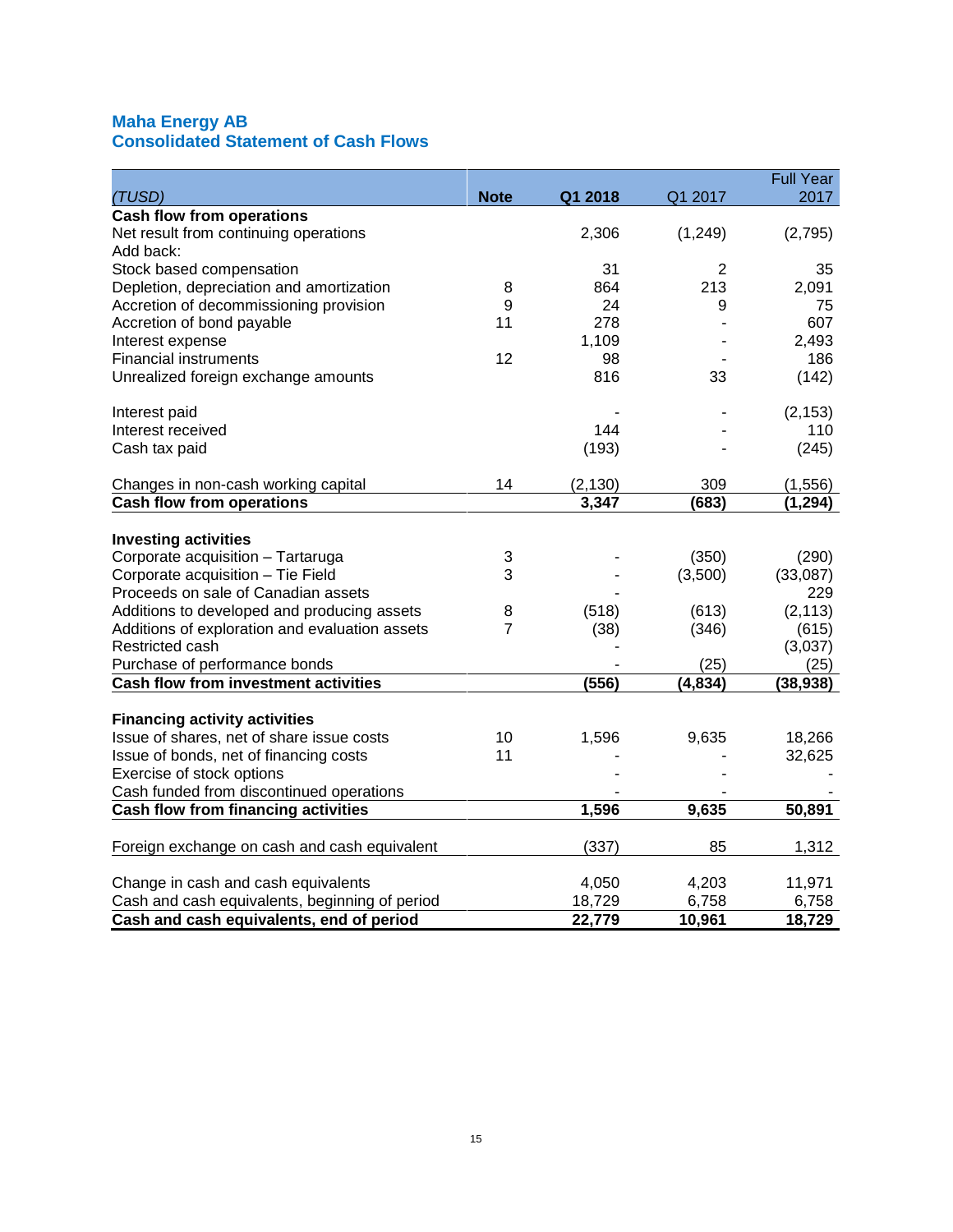# **Maha Energy AB**

**Consolidated Statement of Changes in Equity**

|                                       |                         |                    |                 |                 | <b>Total</b>  |
|---------------------------------------|-------------------------|--------------------|-----------------|-----------------|---------------|
|                                       | <b>Share</b>            | <b>Contributed</b> | <b>Other</b>    | <b>Retained</b> | Shareholders' |
| (TUSD)                                | <b>Capital</b>          | <b>Surplus</b>     | <b>Reserves</b> | <b>Earnings</b> | <b>Equity</b> |
| Balance at January 1, 2017            | 87                      | 40,567             | (738)           | (8,780)         | 31,136        |
| <b>Comprehensive result</b>           |                         |                    |                 |                 |               |
| Result for the period                 |                         |                    |                 | (2,850)         | (2,850)       |
| Currency translation difference       |                         |                    | (621)           |                 | (621)         |
| <b>Total comprehensive result</b>     |                         |                    | (621)           | (2, 850)        | (3, 471)      |
|                                       |                         |                    |                 |                 |               |
| <b>Transactions with owners</b>       |                         |                    |                 |                 |               |
| Share issuance                        | 32                      | 20,644             |                 |                 | 20,676        |
| Share issue cost                      |                         | (2,680)            |                 |                 | (2,680)       |
| Fair market value of warrants issued  |                         | 2,211              |                 |                 | 2,211         |
| Reduction of capital                  | (2)                     | 2                  |                 |                 |               |
| Stock based compensation              |                         | 37                 |                 |                 | 37            |
| <b>Exercise of warrants</b>           |                         | 3                  |                 |                 | 3             |
| Exercise of stock options             |                         | 289                |                 |                 | 289           |
| <b>Total transactions with owners</b> | 30                      | 20,506             |                 |                 | 20,536        |
| Balance at December 31, 2017          | 117                     | 61,073             | (1, 359)        | (11, 630)       | 48,201        |
| <b>Comprehensive result</b>           |                         |                    |                 |                 |               |
| Result for the period                 |                         |                    |                 |                 | 2,306         |
| Currency translation difference       |                         |                    | 1,200           | 2,306           | 1,200         |
|                                       |                         |                    |                 |                 |               |
| <b>Total comprehensive result</b>     |                         |                    | 1,200           | 2,306           | 3,506         |
| <b>Transactions with owners</b>       |                         |                    |                 |                 |               |
| Share issue cost                      |                         | (41)               |                 |                 | (41)          |
| Stock based compensation              |                         | 31                 |                 |                 | 31            |
| Exercise of warrants and options      | 3                       | 1,634              |                 |                 | 1,637         |
| <b>Total transactions with owners</b> | $\overline{\mathbf{3}}$ | 1,623              |                 |                 | 1,627         |
| Balance at March 31, 2018             | 120                     | 62,696             | (159)           | (9, 307)        | 53,334        |
|                                       |                         |                    |                 |                 |               |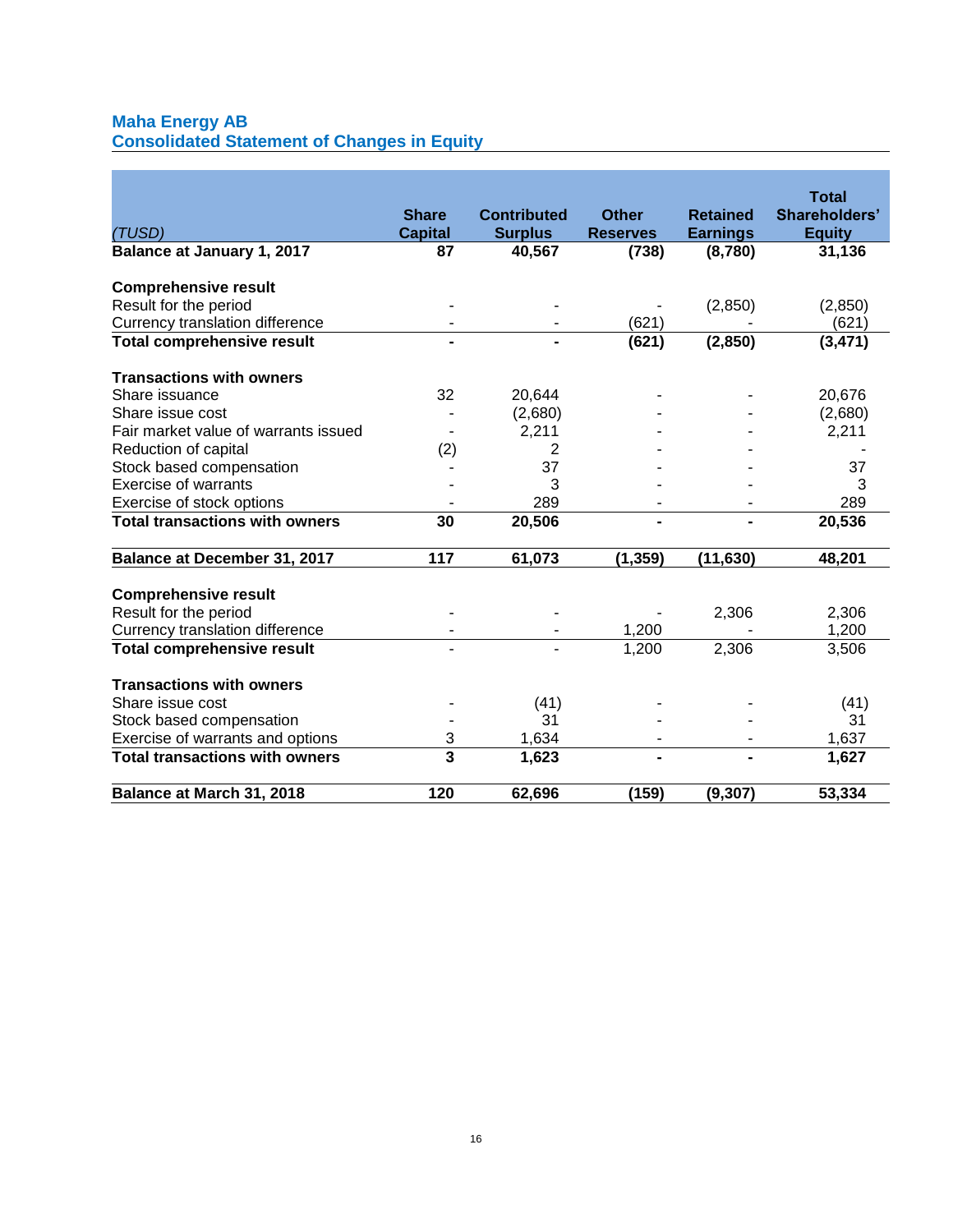# **Parent Company Statement of Operations**

| (Expressed in thousands of Swedish Krona) | <b>Note</b> | Q1 2018  | Q1 2017 | Full Year 2017 |
|-------------------------------------------|-------------|----------|---------|----------------|
| Revenue                                   |             |          |         |                |
| <b>Expenses</b>                           |             |          |         |                |
| General and administrative                |             | (568)    | (906)   | (7,070)        |
| Stock-based compensation                  |             | (250)    |         | (416)          |
| <b>Financial instruments</b>              |             | (502)    |         | (1,621)        |
| Foreign currency exchange loss            |             | (1,222)  | 133     | (3,951)        |
| <b>Operating result</b>                   |             | (98)     | (773)   | (13,058)       |
|                                           |             |          |         |                |
| Net finance costs                         |             | (2, 395) |         | (8, 513)       |
| <b>Transaction costs</b>                  |             |          |         | (1,846)        |
|                                           |             | (2,395)  |         |                |
| <b>Result before tax</b>                  |             | (2,493)  | (773)   | (23, 417)      |
| Income tax                                |             |          |         |                |
| <b>Result for the period</b>              |             | (2, 493) | (773)   | (23,417)       |

| <b>Parent Company Balance Sheet</b>         |                |                          |
|---------------------------------------------|----------------|--------------------------|
| (Thousands of Swedish Krona)                | March 31, 2018 | <b>December 31, 2017</b> |
|                                             |                |                          |
| <b>Assets</b>                               |                |                          |
| <b>Non-current assets</b>                   |                |                          |
| Investment in subsidiaries                  | 183,640        | 183,640                  |
| Loans to subsidiaries                       | 417,826        | 408,226                  |
|                                             | 601,466        | 591,866                  |
| <b>Current assets</b>                       |                |                          |
| Loans to subsidiaries                       |                | 22,407                   |
| <b>Financial Instruments</b>                | 116            | 620                      |
| Accounts receivable and other               | 400            | 230                      |
| Cash and cash equivalents                   | 137,969        | 103,294                  |
|                                             | 138,485        | 126,551                  |
| <b>Total Assets</b>                         | 739,951        | 718,417                  |
|                                             |                |                          |
| <b>Shareholders' Equity and Liabilities</b> |                |                          |
| Shareholders' Equity                        | 457,266        | 446,562                  |
|                                             |                |                          |
| <b>Non-current liabilities</b>              |                |                          |
| <b>Bond Payable</b>                         | 269,682        | 267,423                  |
| <b>Current liabilities</b>                  |                |                          |
|                                             |                |                          |
| Accounts payable and accrued liabilities    | 13,003         | 4,432                    |
| <b>Total liabilities</b>                    | 282,685        | 271,855                  |
|                                             |                |                          |
| <b>Total Equity and Liabilities</b>         | 739,951        | 718,417                  |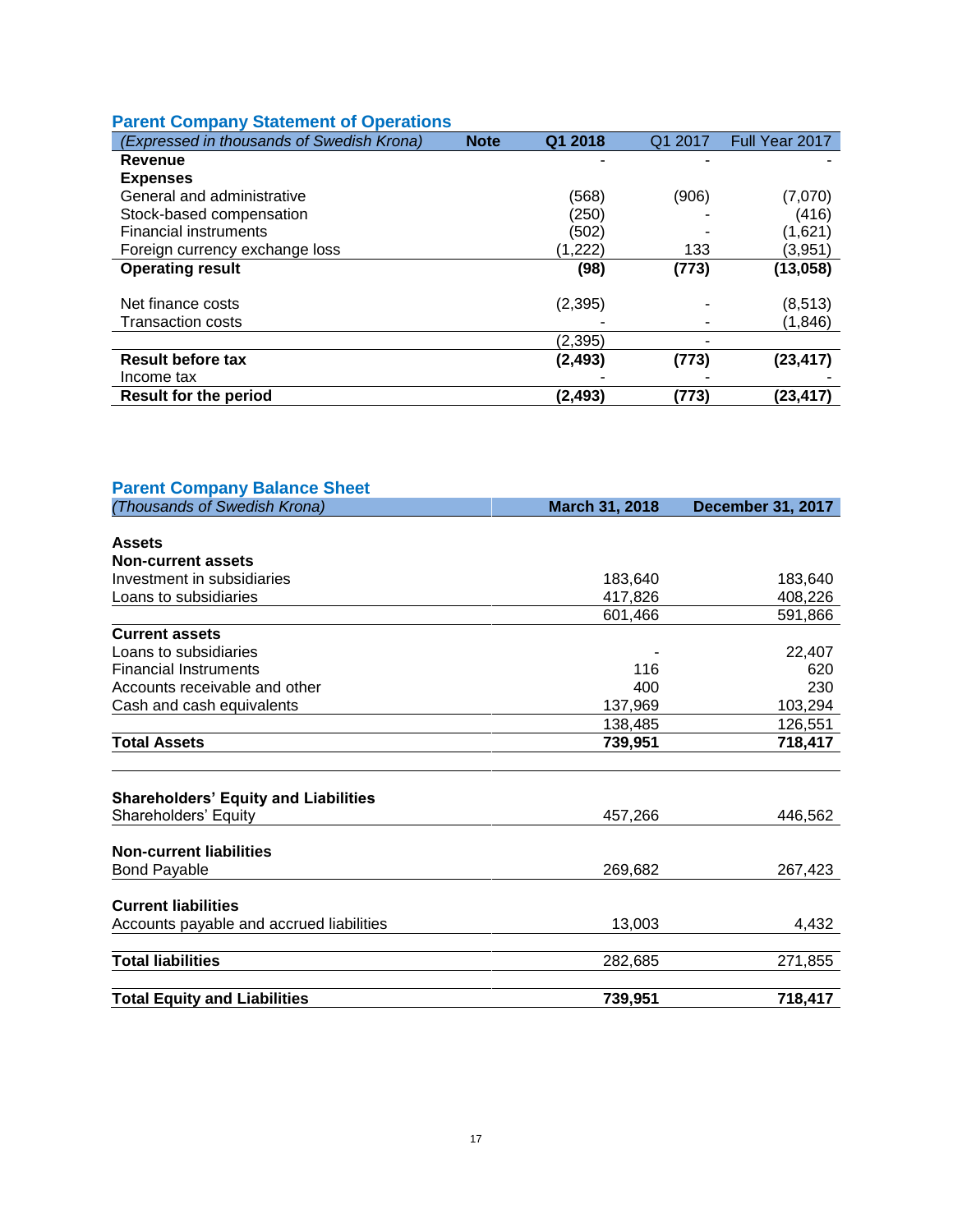# **Parent Company Statement of Changes in Equity**

|                                     | <b>Restricted</b>    |                            |                 |                     |
|-------------------------------------|----------------------|----------------------------|-----------------|---------------------|
|                                     | equity               | <b>Unrestricted equity</b> |                 |                     |
|                                     |                      | <b>Contributed</b>         | <b>Retained</b> |                     |
| (Thousands of Swedish Krona)        | <b>Share capital</b> | <b>surplus</b>             | <b>Earnings</b> | <b>Total Equity</b> |
| Balance at January 1, 2017          | 804                  | 288,227                    | (1,634)         | 287,397             |
| Share issuance                      | 284                  | 183,111                    |                 | 183,395             |
| Share issue costs                   |                      | (23, 708)                  |                 | (23, 708)           |
| FMV of warrants issued              |                      | 19,610                     |                 | 19,610              |
| Reduction in capital                | (20)                 | 20                         |                 |                     |
| Stock based compensation            |                      | 416                        |                 | 416                 |
| Exercise of warrants and stock      |                      |                            |                 |                     |
| options                             |                      | 2,869                      |                 | 2,869               |
| Result for the period               |                      |                            | (23, 417)       | (23,417)            |
| <b>Balance at December 31, 2017</b> | 1,068                | 470,545                    | (25,051)        | 446,562             |
| Share issue costs                   |                      | (332)                      |                 | (332)               |
| Stock based compensation            |                      | 250                        |                 | 250                 |
| Exercise of warrants and stock      |                      |                            |                 |                     |
| options                             | 23                   | 13,255                     |                 | 13,278              |
| Result for the period               |                      |                            | (2, 492)        | (2, 492)            |
| Balance at March 31, 2018           | 1,091                | 483,718                    | (27, 543)       | 457,266             |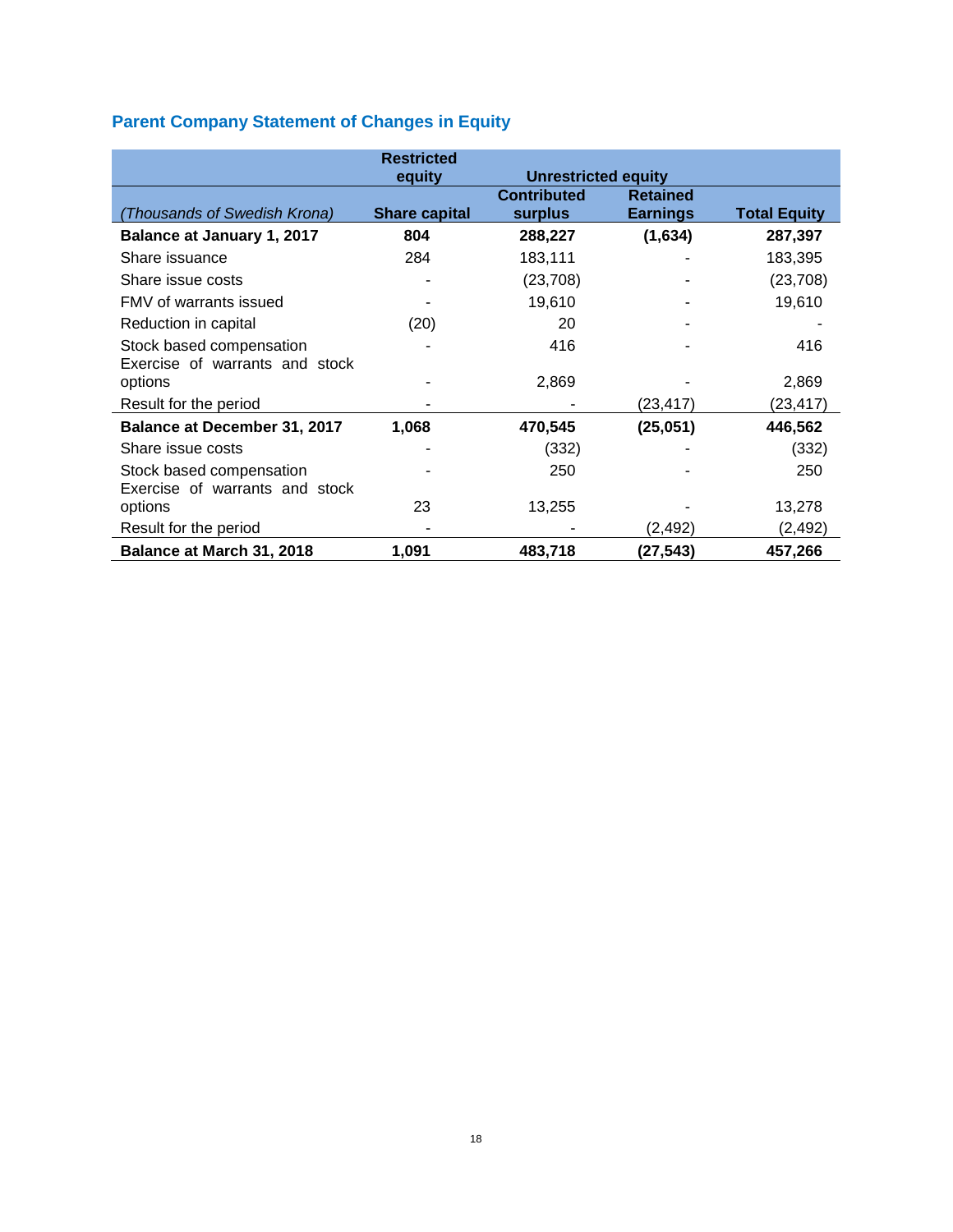# **Notes to the Consolidated Financial Statements**

# **1. Corporate information**

Maha Energy AB ("Maha (Sweden)" or "the Company") Organization Number 559018-9543 and its subsidiaries (together "Maha" or "the Group") are engaged in the acquisition, exploration and development of oil and gas properties.

The Company has operations in Brazil and the United States. The Company sold its Canadian producing assets effective January 1, 2017. The results from the Canadian Assets sale are reported as discontinued operations. The head office is located at Biblioteksgatan 1, 4th floor, 111 46 Stockholm, Sweden. The Company's subsidiary, Maha Energy Inc., maintains its technical office at Suite 1140, 10201 Southport Road SW, Calgary, Alberta, Canada T2W 4X9. The Company has an office in Rio de Janeiro, Brazil and operations offices in Newcastle, Wyoming, USA and Salvador, Brazil.

Maha (Sweden) was incorporated on June 16, 2015 under the Swedish Companies Act and was registered by the Swedish Companies Registration Office on July 1, 2015. Maha Energy Inc. ("Maha (Canada)"), was incorporated on January 23, 2013 pursuant to the Alberta Business Corporations Act. Maha (Canada) began its operations on February 1, 2013.

# **2. Basis of presentation**

The consolidated financial statements have been prepared in accordance with International Accounting Standard (IAS) 34, Interim Financial Reporting, the IFRS adopted by the EU and the Swedish Annual Accounts Act. The financial reporting of the Parent Company (Maha Energy AB) has been prepared in accordance with accounting principles generally accepted in Sweden, with the Swedish Financial Reporting Board recommendation, RFR2, reporting for legal entities and the Swedish Annual Accounts Act.

These condensed interim Financial Statements are stated in thousands of US dollars, unless otherwise noted, and have been prepared on a historical cost basis, except for certain financial instruments which are stated at fair value.

The accounting principles as described in the Annual Report 2017 have been used in the preparation of this report.

# **New and Revised Accounting Standards**

IFRS 9; "Financial Instruments" addresses the classification, measurement and recognition of financial assets and financial liabilities. The standard replaces the guidance in IAS 39 that relates to the classification and measurement of financial instruments. IFRS 9 retains but simplifies the mixed measurement model and establishes three primary measurement categories for financial assets. The standard is effective for annual periods beginning on or after January 1, 2018. The Company has elected not to adopt the standard early. The Company has assessed the impact of this standard and has concluded that the standard will not have significant impact on the financial statements.

IFRS 15; "Revenue from contracts with customers" deals with revenue recognition and establishes principles for reporting the nature, amount, timing, and uncertainty of revenue and cash flows arising from an entity's contracts with customers. The standard replaces IAS 11 and IAS 18 and is effective for annual periods beginning on or after January 1, 2018. Early adoption is permitted. The application of IFRS 15 did not have an impact on the Company's consolidated financial position, results of operations or cash flows but does require enhanced disclosures about the Company's revenue transactions. Oil sales revenue, derived from crude oil production in Brazil, is recognized when the performance obligations are satisfied and revenue can be reliably measured.

IFRS 16; "Leases" was issued in January 2016 and replaces IAS 17. The standard introduces a single lessee accounting model for leases with required recognition of assets and liabilities for most leases. The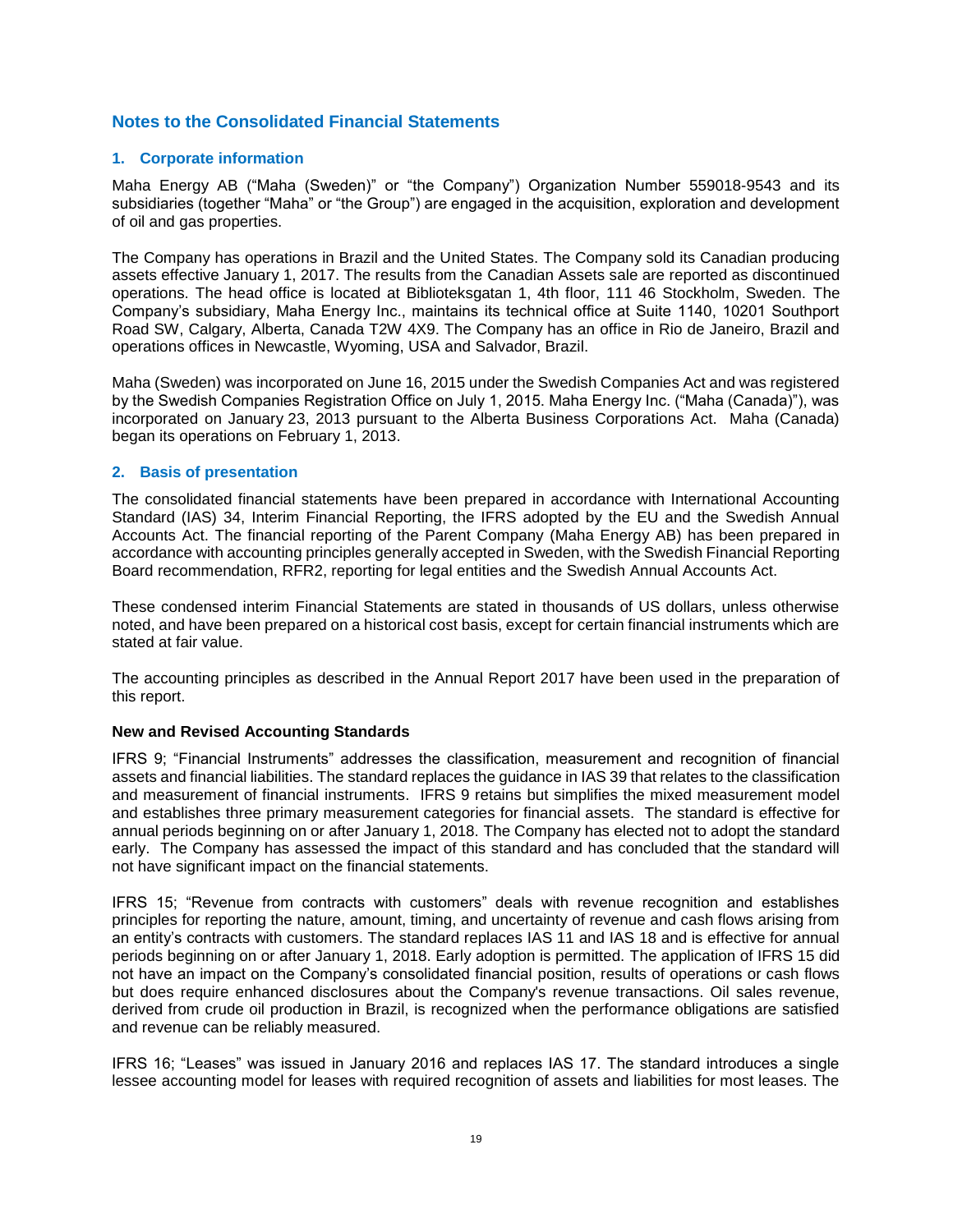standard is effective for fiscal year beginning on or after January 1, 2019 with early adoption permitted if the Company is also applying IFRS 15. Interpretation of this standard is currently in progress.

# **Going Concern**

The Company prepared these Financial Statements on a going concern basis, which contemplates the realization of assets and liabilities in the normal course of business as they become due.

# **Presentation and Functional Currency**

The Financial Statements are stated in United States dollars unless otherwise stated and have been prepared in accordance with International Financial Reporting Standards as adopted by the EU ("IFRS") applicable to the presentation of financial statements.

Items included in the financial statements of each of the Company's entities are measured using the currency of the primary economic environment in which the entity operates ('functional currency'). The consolidated financial statements are presented in US dollars (USD) which is the currency the Company has elected to use as the presentation currency. The functional currency of the parent company, Maha Energy AB, is the Swedish Krona (SEK). The SEK is also the presentation currency of Maha Energy AB in the parent company statements. Management has determined that the functional currencies of the Company's subsidiaries are as follows:

| <b>Subsidiary</b>                          | <b>Functional Currency</b> |
|--------------------------------------------|----------------------------|
| Maha Energy Inc.                           | <b>USD</b>                 |
| Maha Energy (USA) Inc.                     | <b>USD</b>                 |
| Maha Energy 1 (Brazil) AB                  | <b>SEK</b>                 |
| Maha Energy 2 (Brazil) AB                  | <b>SEK</b>                 |
| UP Petroleo Brasil Ltda                    | <b>BRL</b>                 |
| Petro Vista Energy Petroleo do Brasil Ltda | <b>BRL</b>                 |
| Maha Energy Brasil Ltda                    | <b>BRL</b>                 |
| Maha Energy Finance (Luxembourg) S.A.R.L   | <b>BRL</b>                 |
| Maha Energy Brazco (Luxembourg) S.A.R.L    | <b>BRL</b>                 |
|                                            |                            |

# **3. Corporate Acquisition**

# **Gran Tierra Acquisition – Brazil Operations**

On July 1, 2017, Maha acquired the Brazilian business unit of Gran Tierra Energy Inc. ("Tie Field Acquisition") through the purchase of all of the shares and outstanding intercompany debt of Gran Tierra Finance (Luxembourg) S.Á.R.L., including assumed liabilities involved with the going-concern operations for the total cash consideration of \$36.5 million (including acquired working capital) and the assumption of approximately \$11 million in Government Guarantees and Letters of Credit.

The Acquisition was accounted for as a business combination in accordance with IFRS 3, Business Combinations, using the acquisition method of accounting whereby all of the assets acquired and liabilities assumed were recorded at fair value. The purchase price is preliminary and is subject to adjustments. The allocation of the total consideration is based on estimates of fair value and such estimates may be adjusted in future periods up to one year from the date of acquisition.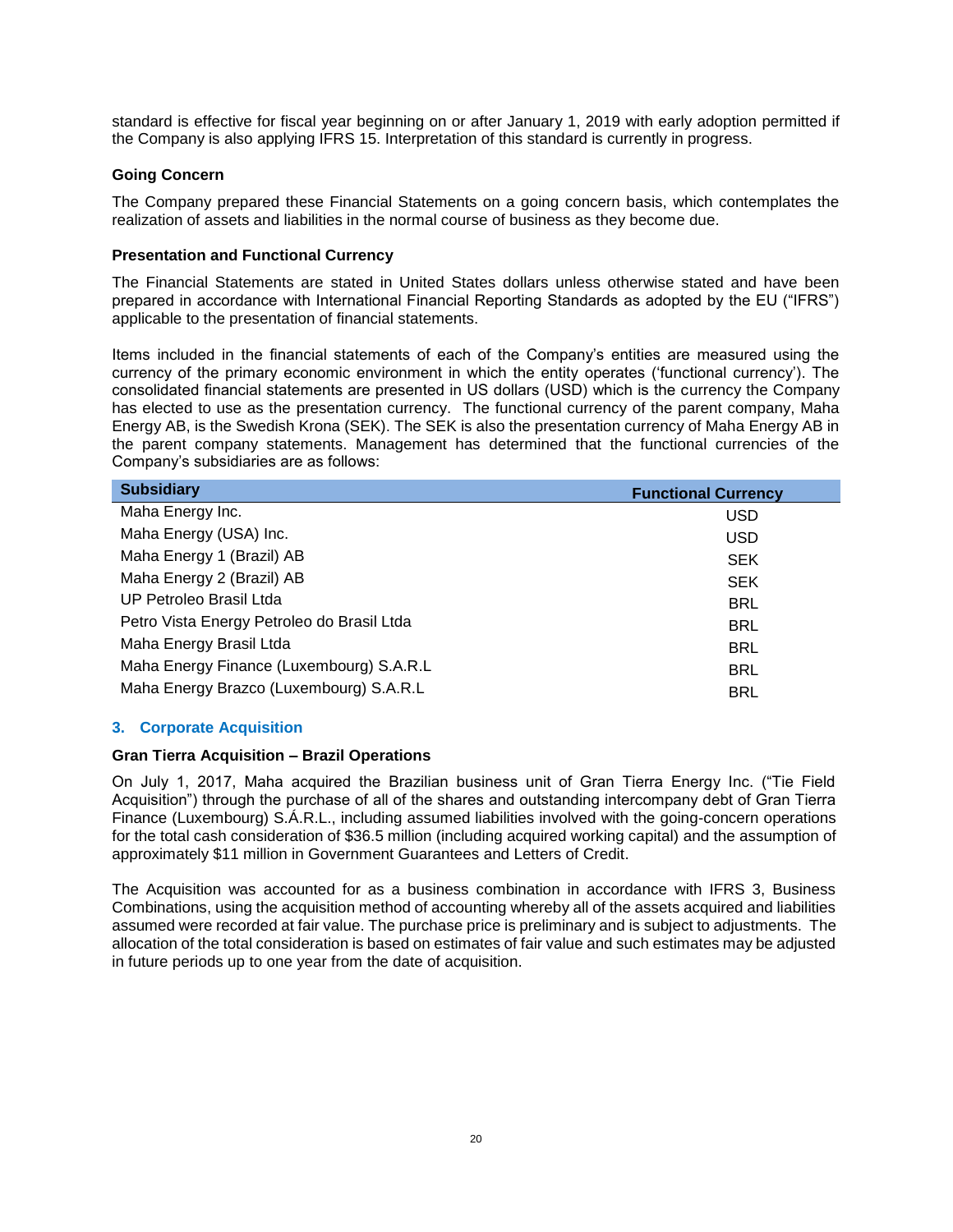The following table summarizes the net assets acquired:

| <b>Cash Consideration</b>                | 36,520  |
|------------------------------------------|---------|
|                                          |         |
| Cash                                     | 3,432   |
| Accounts receivable                      | 598     |
| Inventory and materials                  | 63      |
| Prepaid and others                       | 195     |
| Property, plant and equipment            | 38,465  |
| Accounts payable and accrued liabilities | (5,071) |
| Taxes payable                            | (184)   |
| Asset retirement obligations             | (978)   |
| Net assets acquired                      | 36,520  |

The fair value of property, plant and equipment has been estimated with reference to an independently prepared reserves evaluation for the acquired properties. The fair value of decommissioning obligations was initially estimated using a credit-adjusted risk-free rate of 10.5%. In addition, Maha acquired operating losses of approximately \$60 million and other tax basis of approximately \$75 million. No deferred tax liabilities were recorded on the acquisition as the tax attributes were in excess of the purchase price. Deferred tax assets have not been recorded on the business combination given uncertainties that future taxable profit will be available to offset acquired tax attributes.

# **Tartaruga Block Acquisition**

In January 2017, Maha completed the purchase of a legal and beneficial interest in an operated 75% working interest in the Tartaruga development block, located in the Sergipe Alagoas Basin of Brazil (the "Tartaruga Acquisition") for the cash consideration of TUSD 5,940. The purchase was completed through the acquisition of the shares of UP Petroleo Brasil Ltda ("UPP") and Petro Vista Energy Petroleo Do Brasil Ltda ("PVE").

TUSD 100 was held in escrow pending approval by the Brazilian Government and the Agencia Nacional do Petroleo, Gas Natural e Biocombustiveis of Brazil ("ANP") for the transfer of a 7.5% working interest in the Tartaruga field. During the first quarter of 2018, the approval was granted and the transfer was completed. This resulted in TUSD 108 addition to the purchase price of Tartaruga Block.

The acquisition has been accounted for as a business combination using the acquisition method whereby the net assets acquired and the liabilities assumed are recorded at fair value. The purchase price allocation is based on management's best estimate of the fair values of the assets and liabilities acquired.

| <b>Cash Consideration</b>              | 6,048    |
|----------------------------------------|----------|
| Cash                                   | 60       |
| Accounts receivable                    | 220      |
| Inventory                              | 198      |
| Other assets                           | 17       |
| Property, plant and equipment          | 7,206    |
| Accounts payable and other liabilities | (1, 453) |
| Decommissioning provision              | (200)    |
| Net assets acquired                    | 6.048    |

# **4. Segment Information**

The Company operates in Canada, Sweden, Brazil and the United States of America. Operating segments are based on a geographic perspective and reported in a manner consistent with the internal reporting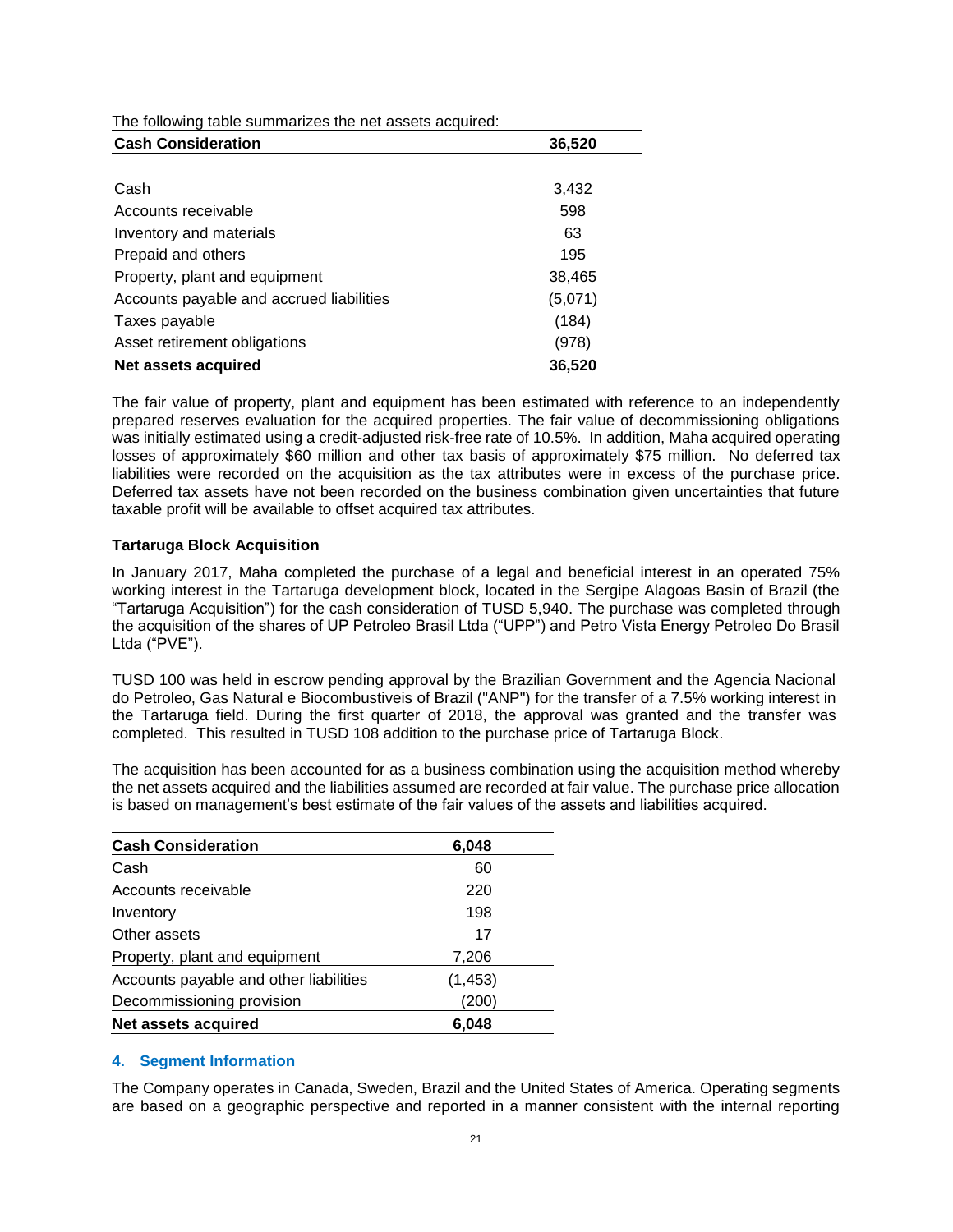provided to the executive management. The following tables present the operating result for each segment from continuing operations. Revenue and income relate to external (non-intra group) transactions.

| (TUSD)                          | <b>Canada</b> | US     | <b>Brazil</b> | <b>Sweden</b> | <b>Total</b> |
|---------------------------------|---------------|--------|---------------|---------------|--------------|
| <b>Statement of Operations:</b> |               |        |               |               |              |
| March 31, 2018                  |               |        |               |               |              |
| Revenue                         |               |        | 8,629         |               | 8,629        |
| Royalties                       |               |        | 1,190         |               | 1,190        |
| Production and operating        |               |        | 1,582         |               | 1,582        |
| General and administration      | 454           | 47     | 627           | 70            | 1,198        |
| Stock-based compensation        |               |        |               | 31            | 31           |
| Depletion, depreciation and     |               |        |               |               |              |
| amortization                    | 2             | 11     | 851           |               | 864          |
| <b>Financial Instruments</b>    |               |        |               | 62            | 62           |
| Foreign currency exchange loss  |               |        |               |               |              |
| (gain)                          | (85)          |        | 3             | (15)          | (96)         |
| <b>Operating results</b>        | (371)         | (58)   | 4,376         | (149)         | 3,798        |
| <b>Non-current assets</b>       | 23            | 19,356 | 45,413        |               | 64,791       |
| <b>Total assets</b>             | (2, 428)      | 20,406 | 60,446        | 16,580        | 95,004       |

| (TUSD)                          | Canada  | US     | <b>Brazil</b> | <b>Sweden</b> | Total  |
|---------------------------------|---------|--------|---------------|---------------|--------|
| December 31, 2017               |         |        |               |               |        |
| <b>Statement of Operations:</b> |         |        |               |               |        |
| Revenue                         |         |        | 14,604        |               | 14,604 |
| Royalties                       |         |        | 2,217         |               | 2,217  |
| Production and operating        |         |        | 3.692         |               | 3,692  |
| General and administration      | 2,232   | 410    | 1,787         | 828           | 5,257  |
| Stock-based compensation        | (14)    |        |               | 49            | 35     |
| Depletion, depreciation and     |         |        |               |               |        |
| amortization                    |         | 57     | 2,027         |               | 2,091  |
| <b>Financial Instruments</b>    |         |        |               | 190           | 190    |
| Foreign currency exchange loss  |         |        |               |               |        |
| (gain)                          | 115     |        | (3)           |               | 112    |
| <b>Operating results</b>        | (2,340) | (467)  | 4,884         | (1,067)       | 1,010  |
| <b>Non-current assets</b>       | 18      | 19,328 | 45,897        |               | 65,243 |
| <b>Total assets</b>             | 541     | 19,934 | 56,356        | 13,615        | 90,446 |

Brazil is Maha's only oil producing geographic area from which revenue is recorded for first quarter 2018 and full year 2017. Revenue, operating expenses and depletion therefore only relate to Brazil.

# **5. Revenue**

The Company's oil sales revenues are derived from two major customers, under contracts based on floating prices, the Brent oil benchmark adjusted for contracted discounts. The discount applied to the average Brent price is a fixed cost per barrel as per the contracts. As at March 31, 2018, accounts receivable included \$1.5 million of accrued sales revenue which related to March 2018 production. Revenue is measured at the consideration specified in the contracts and represents amounts receivable net of discounts and sales taxes. Performance obligations associated with the sale of crude oil are satisfied when control of the product is transferred to the customer. This occurs when the oil is physically transferred to the delivery point agreed with the customer and the customer obtains legal title.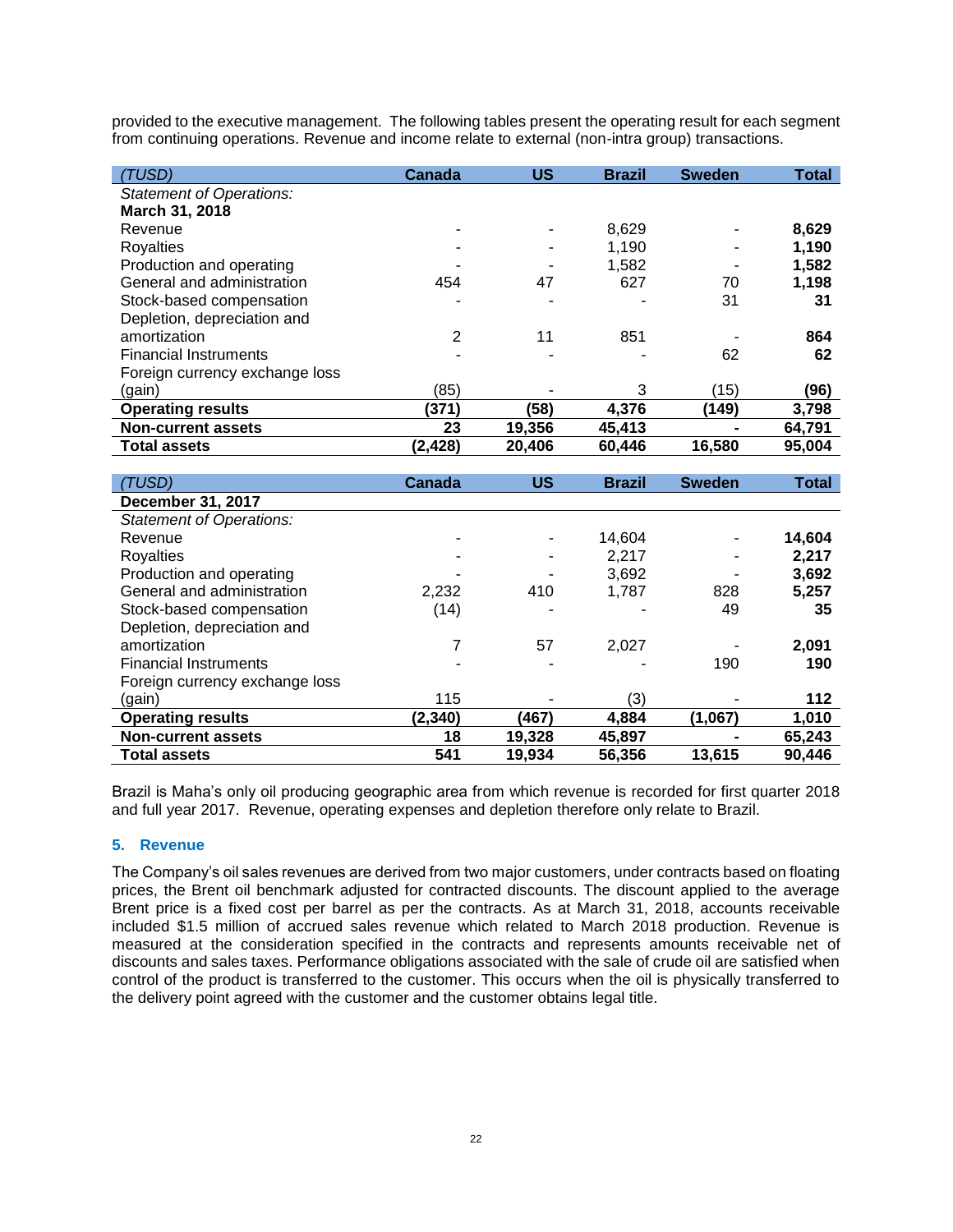# **6. Finance Costs**

| (TUSD)                                 | Q1 2018 | Q1 2017 |
|----------------------------------------|---------|---------|
| Accretion of bond payable (Note 11)    | 278     |         |
| Accretion of decommissioning provision | 24      | 9       |
| Interest on bond payable               | 1.109   |         |
| Foreign currency exchange losses       |         |         |
| Risk management contracts              | 37      |         |
| Interest income and other              | (150)   |         |
|                                        | 1,299   | 16      |

# **7. Exploration and evaluation assets (E&E)**

| (TUSD)                                   |        |
|------------------------------------------|--------|
| Balance, December 31, 2016               | 17,174 |
| Expenditures in the period               | 954    |
| Incidental result from sale of crude oil | (339)  |
| Balance, December 31, 2017               | 17,789 |
| Expenditures in the period               | 120    |
| Incidental result from sale of crude oil | (81)   |
| <b>Balance, March 31, 2018</b>           | 17,828 |

As at March 31, 2018, the LAK Ranch Project had not established both technical feasibility and commercial viability and therefore remains classified as an E&E asset. Expenditures, net of revenues, for the LAK Ranch Project have been capitalized as E&E.

# **8. Property, Plant and Equipment (PP&E)**

|                                        | Oil and gas | <b>Equipment and</b> |              |
|----------------------------------------|-------------|----------------------|--------------|
| (TUSD)                                 | properties  | <b>Other</b>         | <b>Total</b> |
| Cost                                   |             |                      |              |
| <b>Balance at December 31, 2016</b>    | 2,935       | 1,663                | 4,598        |
| Sale of Canadian assets                | (2,976)     |                      | (2,976)      |
| Tartaruga Acquisition                  | 7,142       | 226                  | 7,368        |
| <b>Tie Field Acquisition</b>           | 38,194      | 271                  | 38,465       |
| <b>Additions</b>                       | 2,077       | 64                   | 2,141        |
| Currency translation adjustment        | (136)       | (73)                 | (209)        |
| <b>Balance at December 31, 2017</b>    | 47,236      | 2,151                | 49,387       |
| Additions                              | 650         | (157)                | 493          |
| Currency translation adjustment        | (237)       |                      | (236)        |
| Balance at March 31, 2018              | 47,649      | 1,995                | 49,644       |
|                                        |             |                      |              |
| Accumulated depletion and depreciation |             |                      |              |
| Balance at December 31, 2016           | (2, 111)    | (174)                | (2, 285)     |
| Sale of Canadian assets                | 2,111       |                      | 2,111        |
| Depletion, depreciation and            |             |                      |              |
| amortization                           | (1,867)     | (136)                | (2,003)      |
| Currency translation adjustment        | 60          | 8                    | 68           |
| <b>Balance at December 31, 2017</b>    | (1, 807)    | (302)                | (2, 109)     |
| Depletion, depreciation and            |             |                      |              |
| amortization                           | (734)       | (40)                 | (774)        |
| Currency translation adjustment        | 25          |                      | 26           |
| Balance at March 31, 2018              | (2, 516)    | (341)                | (2, 857)     |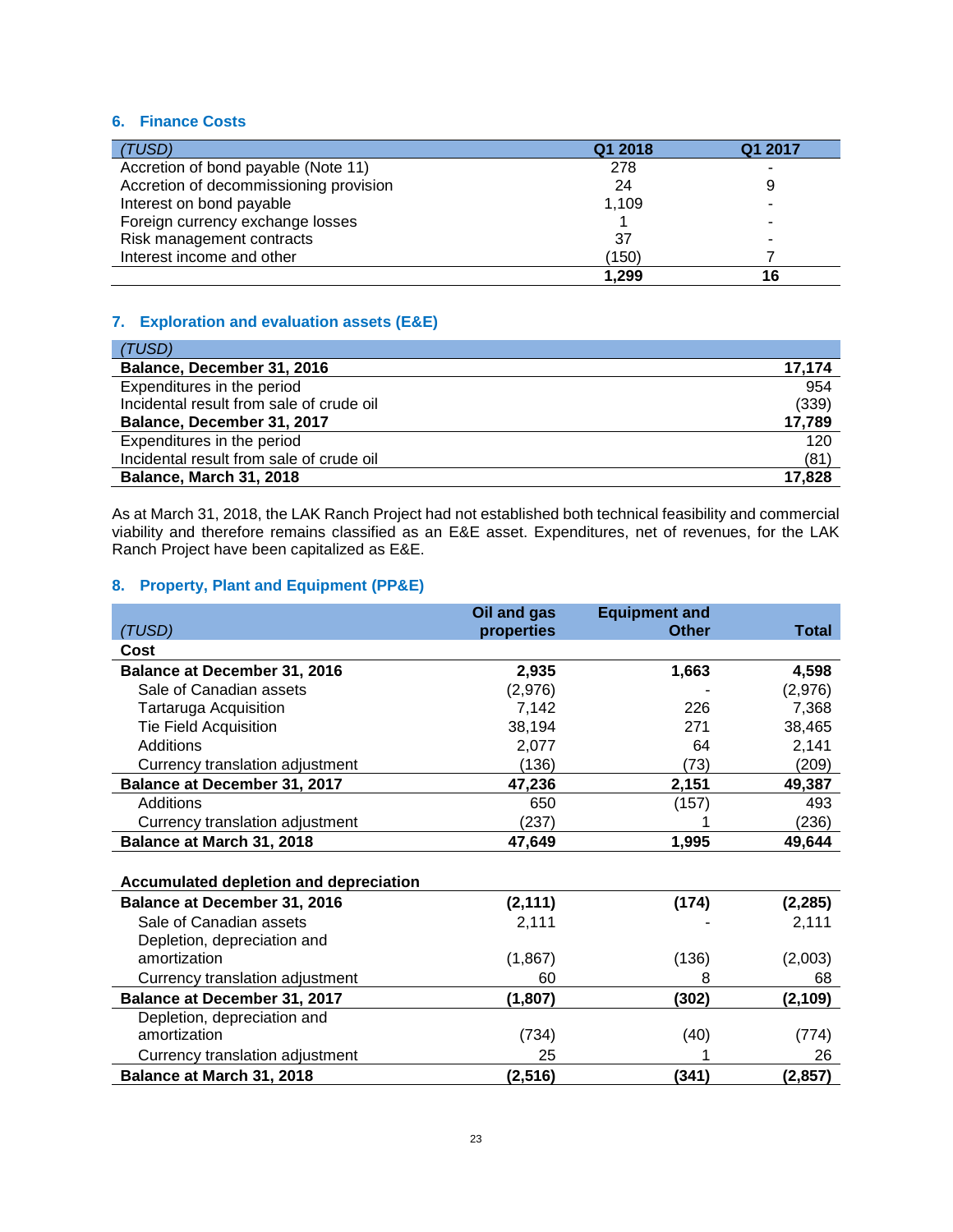| <b>Carrying amount</b> |        |      |        |
|------------------------|--------|------|--------|
| December 31,2017       | 45.429 | .849 |        |
| March 31, 2018         | 45,133 | ,654 | 46.787 |

#### **9. Decommissioning provision**

The decommissioning provision were estimated based on the net ownership interest of wells and facilities, management's estimate of costs to abandon and reclaim those wells and facilities, and the potential future timing of the costs to be incurred.

The following table presents the reconciliation of the opening and closing decommissioning provision:

| (TUSD)                                           |       |
|--------------------------------------------------|-------|
| <b>Balance at December 31, 2016</b>              | 829   |
| Liability on assets acquired through acquisition | 1,179 |
| Liability on Canadian assets sold                | (265) |
| Change in estimate                               | 40    |
| Accretion expense                                | 75    |
| Foreign exchange movement                        | (9)   |
| Balance at December 31, 2017                     | 1,849 |
| Accretion expense                                | 24    |
| Foreign exchange movement                        | (191) |
| Balance at March 31, 2018                        | 1.682 |

#### **10. Share Capital**

|                                     | <b>Number of Shares by Class</b> |             |    |           |              |
|-------------------------------------|----------------------------------|-------------|----|-----------|--------------|
| Shares outstanding                  |                                  | в           | С1 | C2        | <b>Total</b> |
| <b>Balance at December 31, 2016</b> | 56,522,199                       | 12,140,795  |    | 2,648,000 | 71,310,994   |
| Conversion of convertible B shares  | 2,957,174                        | (2,957,174) |    |           |              |
| Exercise of Maha (Canada) options   | 650,000                          |             |    | (650,000) |              |
| <b>Exercise of warrants</b>         | 4.000                            |             | ۰  |           | 4.000        |
| Forfeiture of options               |                                  |             | ۰  | (300,000) | (300,000)    |
| <b>Issuance of shares</b>           | 25,838,652                       |             |    |           | 25,838,652   |
| Balance at December 31, 2017        | 85,972,025                       | 9,183,621   |    | 1,698,000 | 96,853,646   |
| <b>Exercise of warrants</b>         | 2,074,717                        |             |    |           | 2,074,717    |
| Balance at March 31, 2018           | 88,046,742                       | 9,183,621   |    | 1,698,000 | 98,928,363   |

During the first quarter of 2017 the Company completed a Directed Share Issue of 12,919,326 class A shares at a share price of SEK 7.10 for gross proceeds of SEK 91,727 thousand or approximately USD 10.5 million.

During the second quarter of 2017, as a result of Maha's guaranteed rights issue, the Company issued 12,919,326 class A shares at a share price of SEK 7.10. Through the rights issue, Maha received gross proceeds amounting to SEK 91,727 thousand before share issue costs including a guarantee provision to be paid in cash.

During the first quarter of 2018 a total of 2,074,717 of Maha-A TO warrants were exercised prior to their expiration on January 15, 2017 at the pre-determined strike price of SEK 6.40 per share representing approximately one third of all of the A warrants outstanding. Accordingly, 2,074,717 A Warrants were cancelled and the same number of new shares of class A issued. The remainder of the Maha-A TO warrants are now expired. The total proceeds from this transaction was SEK 13.3 million before issuance costs.

At March 31, 2018 proceeds of approximately USD 24 thousands are outstanding and are included in accounts receivable.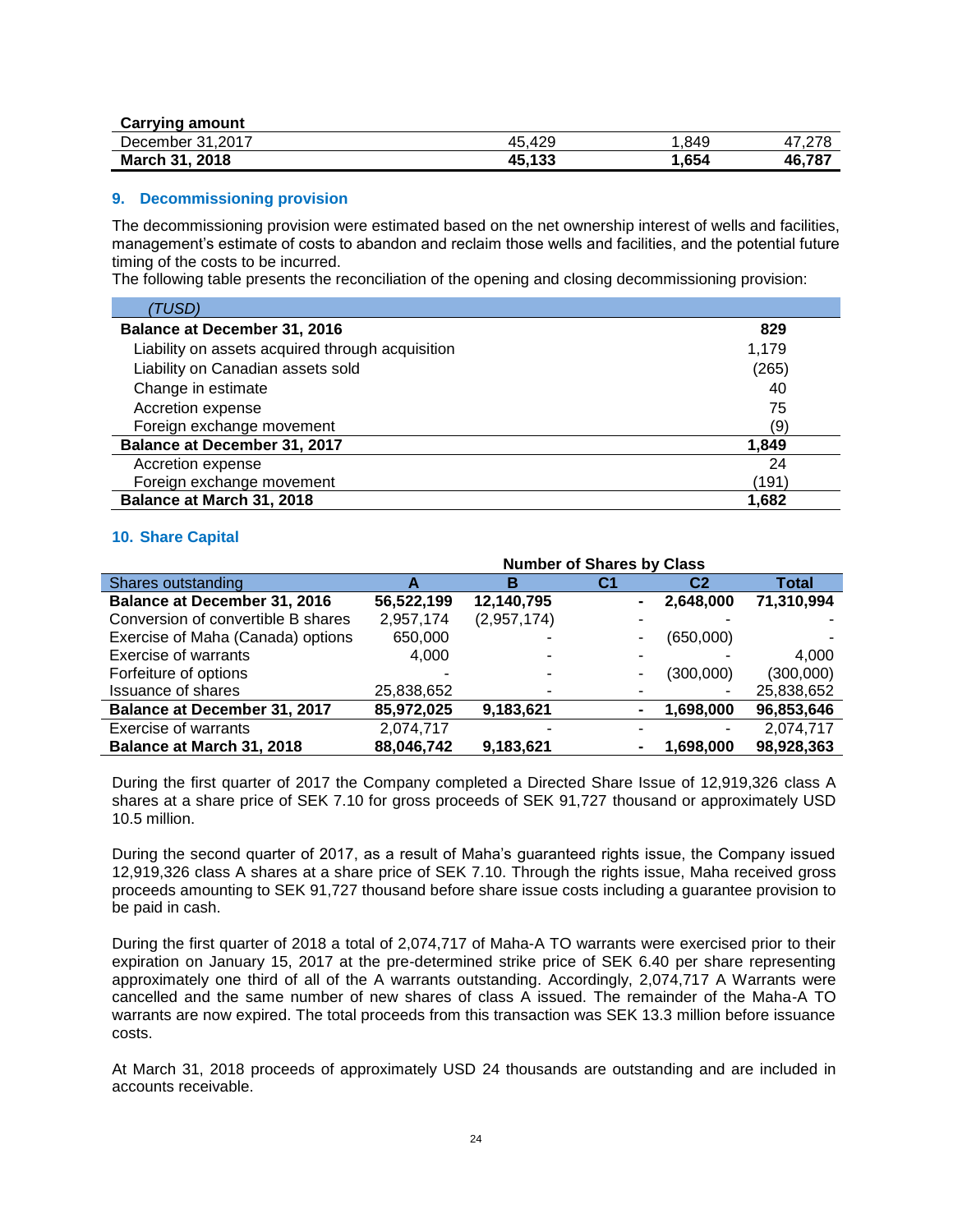# **Maha AB share purchase warrants outstanding**

As part of the IPO Financing, the Company issued common share purchase warrants, each convertible into one class A share of Maha Energy AB, upon payment of the exercise price. The warrants have an exercise price of SEK 6.40 (USD 0.78) and expire on January 15, 2018. During the first quarter of 2018, 2,074,717 of these warrants were exercised prior to the expiration date.

As part of the Bonds financing (note 11), the Company issued 13,350,000 common share purchase warrants, each convertible into one Class A share of Maha Energy AB, upon payment of the exercise price. The warrants have an exercise price of SEK 7.45 (USD 0.91) and expire on May 29, 2021.

# The following warrants are outstanding at March 31, 2018:

|                            | <b>Number of</b> |                       |
|----------------------------|------------------|-----------------------|
|                            | <b>Warrants</b>  | <b>Exercise Price</b> |
|                            | #                | <b>USD</b>            |
| Balance, December 31, 2016 | 6,204,963        | 0.77                  |
| Exercised                  | (4,000)          | 0.77                  |
| Issued                     | 13,350,000       | 0.89                  |
| Balance, December 31, 2017 | 19,550,963       | 0.87                  |
| Exercised                  | 2,074,717        | 0.77                  |
| Expired                    | (4, 126, 246)    | 0.77                  |
| Balance, March 31, 2018    | 13,350,000       | 0.89                  |

# **Maha Energy Inc. stock options**

Maha (Canada) has a stock option plan which allows for the grant of stock options, at exercise prices equal to or close to market price, in a total amount of up to 10% of the number of common shares issued. All of the options have a four to five year term.

|                          | Number of      |           | Exercise | Remaining |
|--------------------------|----------------|-----------|----------|-----------|
| <b>Expiration date</b>   | <b>Options</b> | Vested    | Price    | Life      |
|                          | #              | #         | S        | Years     |
| March 31, 2018           | 898,000        | 898,000   | 0.45     | ۰         |
| December 31, 2018        | 400,000        | 400,000   | 0.75     | 0.75      |
| December 31, 2018        | 350,000        | 350,000   | 1.25     | 0.75      |
| December 31, 2020        | 50,000         | 16.667    | 1.25     | 2.75      |
| <b>Total outstanding</b> | 1,698,000      | 1,664,667 | 0.71     | 0.41      |

The following stock options are outstanding at March 31, 2018:

|                            | Number of      | Exercise |
|----------------------------|----------------|----------|
|                            | <b>Options</b> | Price    |
|                            |                |          |
| Balance, December 31, 2016 | 2,648,000      | 0.70     |
| Exercised                  | (650,000)      | 0.45     |
| Forfeited                  | (300,000)      | 1.25     |
| Balance, December 31, 2017 | 1,698,000      | 0.71     |

During the quarter 898,000 of these options outstanding were exercised by the Company's management for which 640,000 Maha Class-A shares are in the process to be registered and issued.

# **Warrant Incentive Program**

During the first quarter 2017, Warrants were issued to certain executives of Maha following its approval at the Annual General Meeting held on 16 June 2017. The number of issued warrants during the first quarter 2017 was 750,000 and the number of warrants allocated during the first quarter 2017 were 500,000. Issued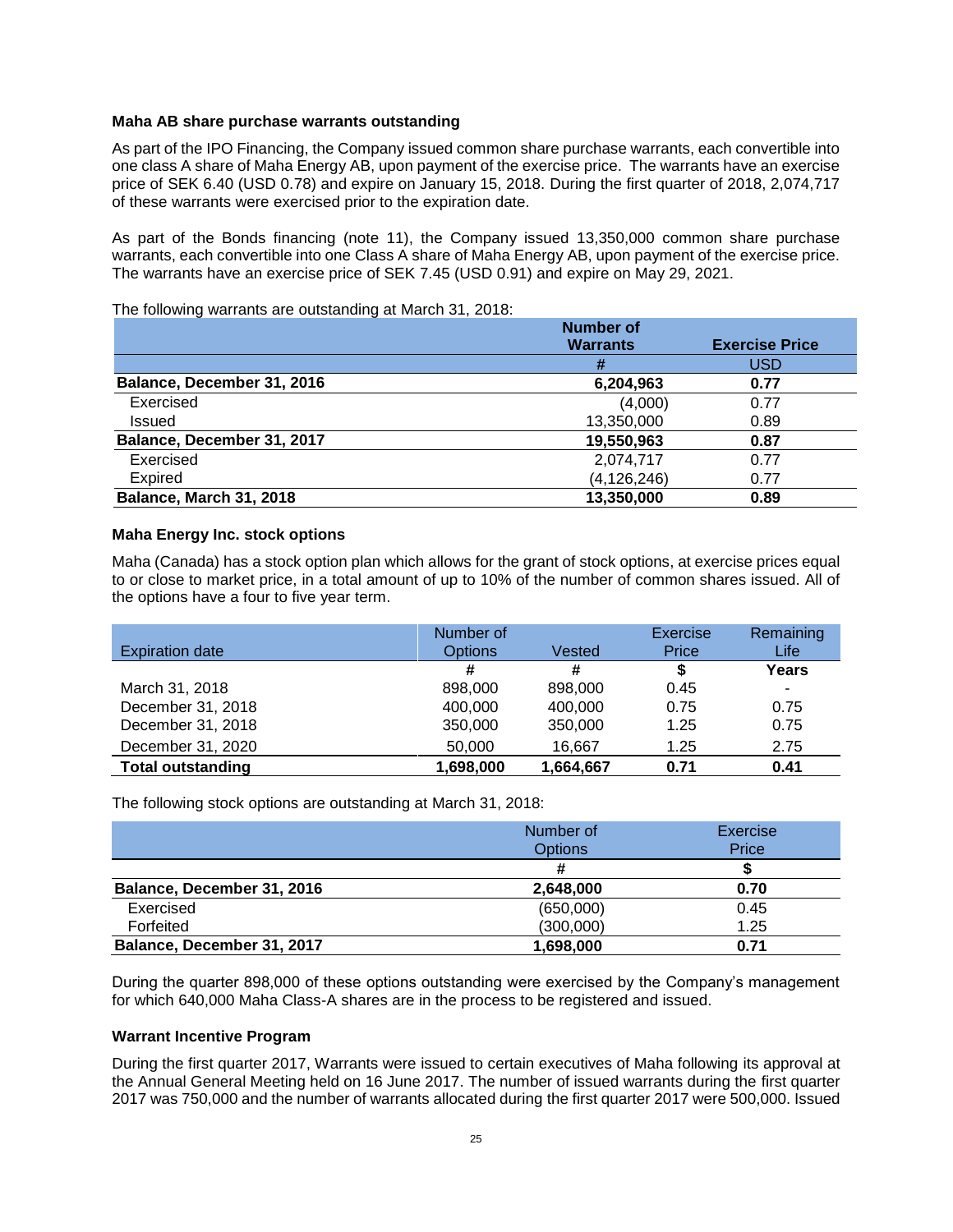but not allocated warrants are held by the company. No warrants were vested, expired or exercised during the first quarter of 2018.

|                                |                        |                             | Number of Warrants |                       |                |           |                    |
|--------------------------------|------------------------|-----------------------------|--------------------|-----------------------|----------------|-----------|--------------------|
| <b>Warrants</b><br>outstanding | <b>Exercise Period</b> | Subscription<br>price (SEK) | 1 Jan<br>2017      | <b>Issued</b><br>2017 | 31 Dec<br>2017 | Allocated | <b>Jnallocated</b> |
| 2017                           | June 2020 -            |                             |                    |                       |                |           |                    |
| incentive                      | December<br>31         |                             |                    |                       |                |           |                    |
| program                        | 2020                   | 7.00                        | -                  | 750,000               | 750,000        | 500,000   | 250,000            |

Each warrant shall entitle the warrant holder to subscribe for one new Share in the Company at the subscription price per share. The cost is calculated in accordance with the Black & Scholes formula where the main inputs are the factors in the above table and the expected volatility. The cost for the incentive program is included as part of stock base compensation expenses.

# **11. Bond payable**

On May 29, 2017 the Company issued 3,000 senior secured bonds (the "Bonds"), with a par value of SEK 100,000 per bond and 13,350 warrants to acquire Class A shares of Maha (the "Warrants") were issued for gross proceeds of SEK 300,000 thousand (TUSD 34,505). The net proceeds from the bond issue were primarily used for the purpose of completing the acquisition of Gran Tierra Energy Inc.'s Brazilian business.

The Bonds bear interest at a rate of 12% per annum calculated using a 360-day twelve months, are payable semi-annually and mature on May 29, 2021. The Company may redeem all of the Bonds prior to maturity or repurchase any Bonds.

Each warrant is exercisable into one Class A share of Maha at a price of SEK 7.45 per Warrant and expires on the maturity date of the Bond (see note 10).

The fair value allocated to the Bonds of SEK 279,000 thousand (TUSD 32,090) was determined using the effective rate method by which future payments of interest and principal have been discounted using a rate of interest that would be reflective of a similar financing without a warrant issue (14.5%). The Company also recorded issue costs of SEK 16,613 thousand against the initial value of the Bond.

The fair value allocated to the Warrants of SEK 21,000 thousand (TUSD 2,415) was determined to the difference between the gross proceeds and the fair value of the debt. The value of the Warrants is recorded in contributed surplus. Issue costs of USD 154 were recognized against the initial value of the Warrants.

The initial value of the Bond will accrete up to its principal amount over the term of the Bonds. For the first quarter of 2018 Maha recognized TUSD 1,109 of interest and TUSD 279 of accretion related to the Bonds.

|                                      | <b>TUSD</b> | <b>TSEK</b> |
|--------------------------------------|-------------|-------------|
|                                      |             |             |
| Principal amount of Bonds            | 34,505      | 300,000     |
| Value allocated to Warrants          | (2, 415)    | (21,000)    |
| Fair value of Bonds at date of issue | 32,090      | 279,000     |
| <b>Issue costs</b>                   | (1,881)     | (16,613)    |
| Net Bond at date of issue            | 30.209      | 262,387     |
| Accretion of bond liability          | 607         | 5,036       |
| Effect of currency translation       | 1,862       |             |
| <b>Balance at December 31, 2017</b>  | 32,678      | 267,423     |
| Accretion of bond liability          | 279         | 2,259       |
| Effect of currency translation       | (690)       |             |
| Balance at March 31, 2018            | 32,267      | 269,682     |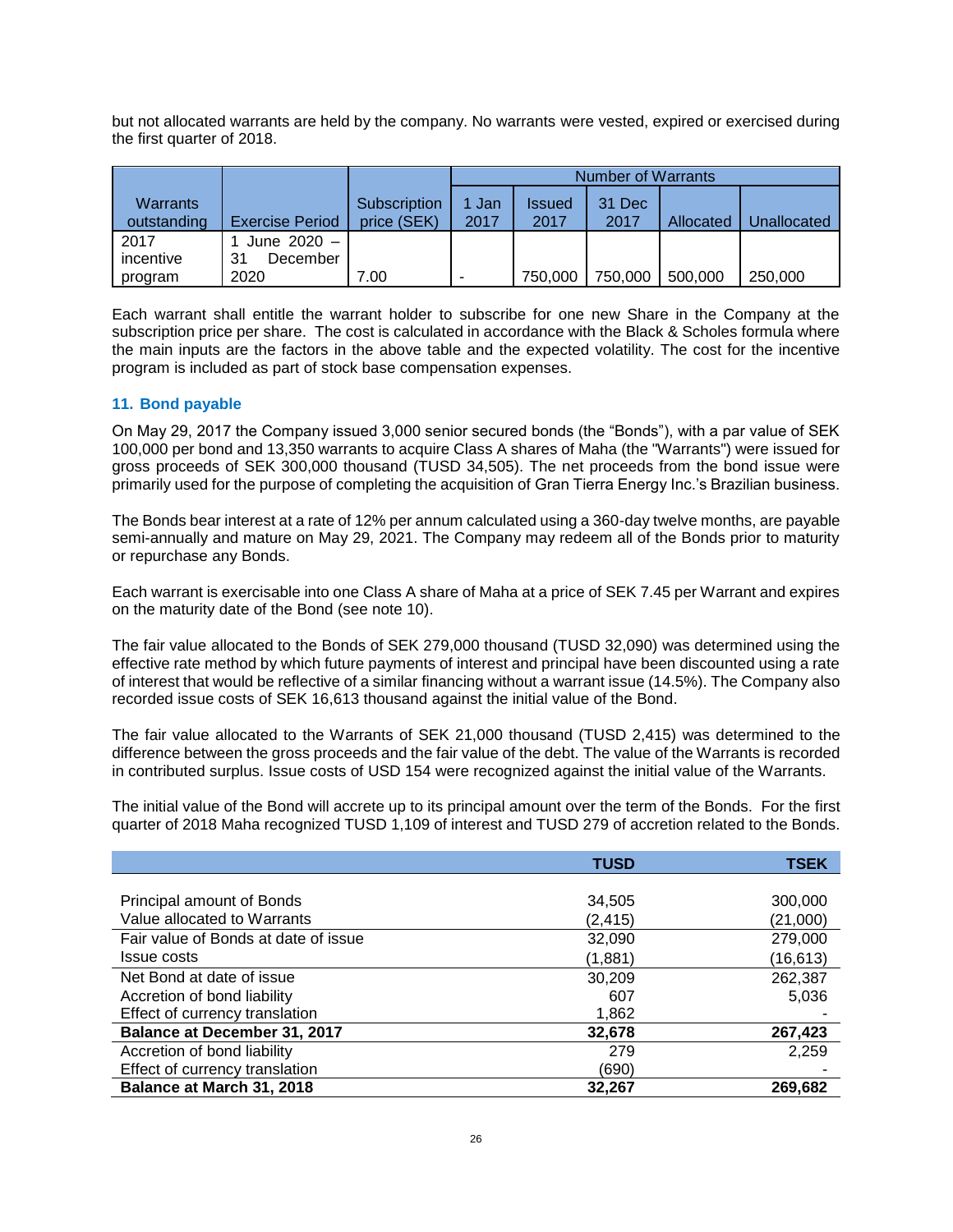The Bonds have the following maintenance covenants at each quarter end:

- i) Net Interest Bearing Debt to EBITDA is not greater than 3.00 (Leverage test);
- ii) Interest Coverage Ratio exceeds 2.25; and
- iii) Cash and cash equivalents exceeds USD \$5 million

The first test date for the Leverage test and Minimum Cash test shall be as at March 31, 2018 and the first test date for the Interest Coverage Ratio will be June 30, 2018.

The terms of the Bonds contain provisions which limit the Company's ability to make certain payments and distributions, incur additional indebtedness, make certain disposals of or provide security over its assets and engage in mergers or demergers.

#### **12. Financial instruments and risk management**

The fair values of cash and cash equivalents, restricted cash, accounts receivables and accounts payable and accrued liabilities and deposits on acquisitions approximate their carrying amount due to the short-term maturity of these financial instruments. For financial instruments measured at fair value in the balance sheet, the following fair value measurement hierarchy is used:

- Level 1: based on quoted prices in active markets;
- Level 2: based on inputs other than quoted prices as within level 1, that are either directly or indirectly observable;
- Level 3: based on inputs which are not based on observable market data.

Based on this hierarchy, financial instruments measured at fair value can be detailed as follows:

| (TUSD)                           | Level 1 | Level 2 | Level 3 |
|----------------------------------|---------|---------|---------|
| March 31, 2018                   |         |         |         |
| Derivative instruments - current |         | 43      |         |
| <b>Bond Liability</b>            |         | 33.450  |         |
| <b>December 31, 2017</b>         |         |         |         |
| Derivative instruments - current |         | 141     |         |
| <b>Bond Liability</b>            |         | 34,162  |         |

There were no transfers between the levels.

The outstanding derivative instruments can be specified as follows:

| TUSD)                                   |                       |                   |
|-----------------------------------------|-----------------------|-------------------|
|                                         | <b>March 31, 2018</b> | December 31, 2017 |
| Brent crude oil sales price derivatives |                       | 76                |
| Foreign currency option                 | 29                    | 65                |
|                                         | 43                    | 141               |

#### **Risks Associated with Financial Assets and Liabilities**

The Company thoroughly examines the various risks to which it is exposed and assesses the impact and likelihood of those risks. The Company's risk management policies are established to identify and analyze the risks faced by the Company, to set appropriate risk limits and to monitor market conditions and the Company's activities. The Board of Directors has overall responsibility for establishment and oversight of the Company's risk management.

The types of risk exposures and the objectives and policies for managing these risks exposures is described below:

a) Currency risk

Foreign currency risk is the risk that the fair value or future cash flows of a financial instrument will fluctuate as a result of changes in foreign currency exchange rates. All of the Company's oil sales are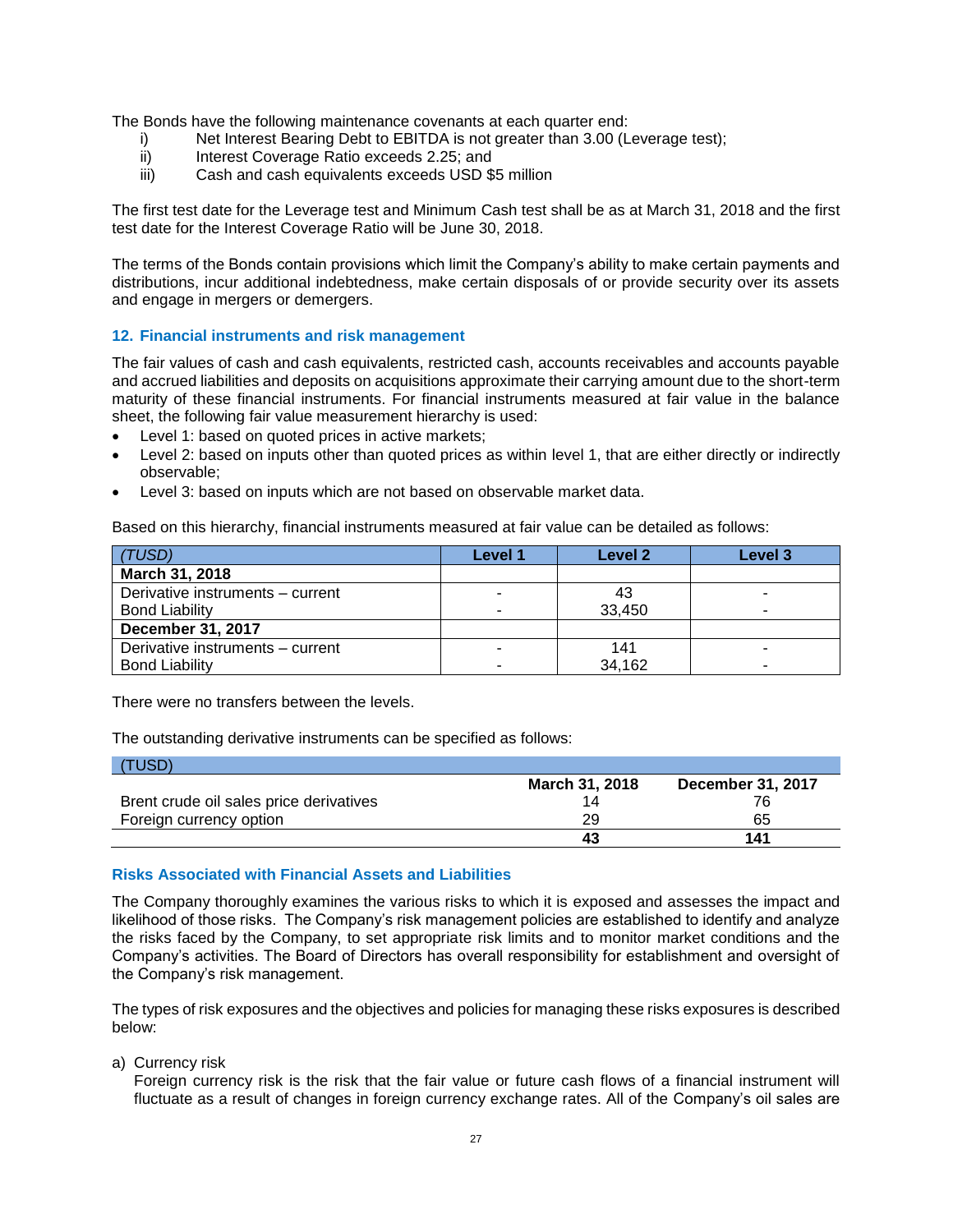denominated in Brazilian Reals (BRL) based on a USD oil price and all operational, administrative and capital activities related to the Brazil properties are transacted primarily in BRL. In Sweden the Company's expenditures and bond liability are in Swedish Krona (SEK). To minimize foreign currency risk, the Company's cash balances are held primarily in SEK within Sweden and USD within Canada. In Canada, USD funds are converted to CAD on an as-needed basis. Management funds Brazil projects with the cash generated in Brazil to minimize the foreign currency risk.

On November 22, 2017, the Company purchased currency options to hedge SEK denominated interest payments during 2018 on its Bonds as follows:

| <b>Expiry</b> | Type               | <b>Strike Price</b> | <b>Amount (TSEK)</b> | <b>Premium (USD)</b> |
|---------------|--------------------|---------------------|----------------------|----------------------|
| 22 May 2018   | Buy USDPUT:SEKCALL | <b>SEK 7.8</b>      | 18.000               | 18.000               |
| 20 Nov 2018   | Buy USDPUT:SEKCALL | <b>SEK 7.8</b>      | 18,000               | 43.500               |

For the first quarter of 2018, the Company recorded an unrealized loss of TUSD 36 on the foreign exchange contracts (Q1 2017 - nil).

#### b) Credit risk

Credit risk is the risk of an unexpected loss if a customer or third party to a financial instrument fails to meet its contractual obligations. The Company's cash and cash equivalents are primarily held at large Canadian, Brazilian and Swedish financial institutions in non-interest-bearing accounts.

The Company's accounts receivable are composed of:

|                                   | <b>TUSD</b> |
|-----------------------------------|-------------|
| Oil and gas sales (Brazil)        | 1.725       |
| Sale of Canadian assets           | 375         |
| Tax credits and other receivables | 641         |
|                                   | 2.741       |

The majority of the Company's oil and gas sales receivables are with the Brazilian national oil company and a small independent refinery called DAX oil. Under the credit agreement with Dax Oil oil sales are prepaid and are considered to be relatively low risk.

The remaining receivable amount for the sale of the Canadian Assets are from a Canadian oil and gas trust, Petrocapita. In September, 2017, the payment schedule was revised whereby principal payments will be paid over a period of 17 months instead of 9 months. Principal payments are up to date and the Company is currently in discussions with Petrocapita on a satisfactory payment plan for interest due. The Company considers the risk for not collecting these payments to be relatively low.

c) Liquidity risk

Liquidity risk is the risk that the Company will not be able to meet its financial obligations as they fall due. By operating in several countries, the Company is exposed to currency fluctuations. Income is and will also most likely be denominated in foreign currencies, BRL in particular. Furthermore, the Company has since inception been equity and debt financed through share and bond issues, and also financed by asset divestment. Additional capital could be needed to finance the Company's future operations and/or for acquisition of additional licenses. The main risk is that this need could occur during less favorable market conditions. The Company continuously ensures that sufficient cash balances are maintained in order to cover day to day operations. Management relies on cash forecasting to assess the Company's cash position based on expected future cash flows. Accounts payable relating to oil and gas interests, and current interest on the bonds are due within the current operating period. The Bonds have interest payable of SEK 18 million semi-annually on May 29 and November 29 until the maturity date of May 29, 2021. In addition, principal payment is also due on the maturity date of the Bonds. The Company may redeem all of the Bonds prior to maturity or repurchase any Bonds (see note 11).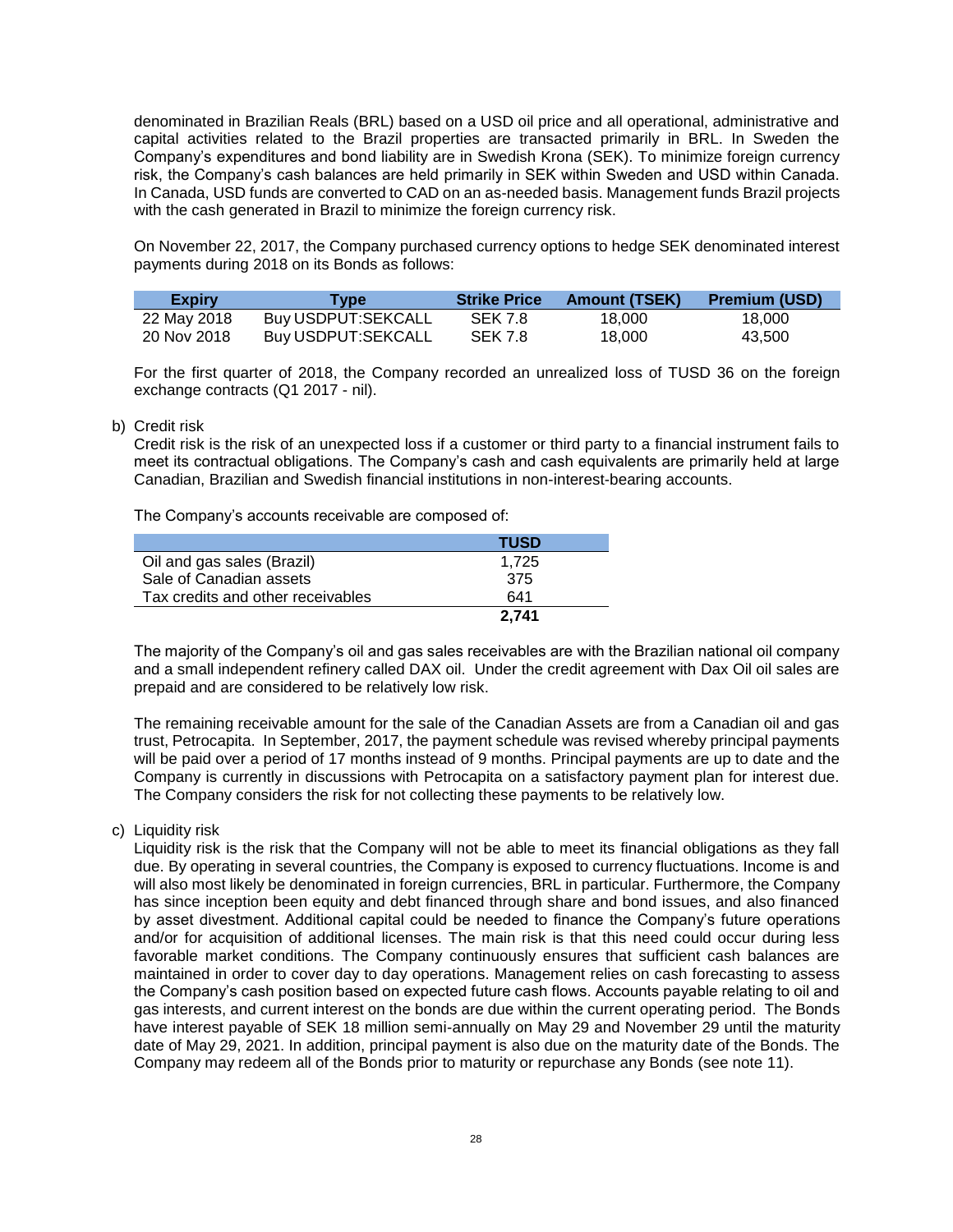The Company has current assets of \$30.2 million as at March 31, 2018 which is considered sufficient to settle the current liabilities of \$5.6 million as at March 31, 2018.

d) Interest Rate Risk

Interest rate risk is the risk that the fair value or future cash flows of a financial instrument will fluctuate due to changes in market interest rates. The risk that the Company will realize a loss as a result of a decline in the fair value of the short-term investments included in cash and cash equivalents is minimal. The Company has fixed interest on bond payable (note 11) therefore is not exposed to interest rate risk.

e) Price risk

Price of oil and gas are affected by the normal economic drivers of supply and demand as well as the financial investors and market uncertainty. Factors that influence these include operational decisions, natural disasters, economic conditions, political instability or conflicts or actions by major oil exporting countries. The Company is exposed to price risk with respect to commodity prices.

During the first quarter the Company entered into the following commodity contracts in order to manage its exposure to fluctuations in commodity prices:

|                                         | <b>Volumes</b><br>(Barrels) | <b>Pricing</b><br>(USD/Bbl) | <b>Term of contract</b> |
|-----------------------------------------|-----------------------------|-----------------------------|-------------------------|
| Brent crude oil sales price derivatives |                             |                             |                         |
| <b>ICE Brent APO Put</b>                | 22,500                      | 58.00                       | April 2018              |
| <b>ICE Brent APO Put</b>                | 23.250                      | 58.00                       | May 2018                |
| <b>ICE Brent APO Put</b>                | 22,500                      | 58.00                       | June 2018               |

For the first quarter of 2018, the Company incurred an unrealized loss of TUSD 62 on the commodity risk management contracts (March 31, 2017 – nil).

# **13. Management of Capital**

The Company manages its capital to support the Company's strategic growth objectives and maintain financial capacity and flexibility for the purpose of funding the Company's exploration and development activities. The Company considers its capital structure to include working capital and shareholders' equity. At March 31, 2018, the Company's net working capital surplus was USD \$24.6 million (December 31, 2017: USD \$17.5), which includes USD \$22.8 million (December 31, 2017: USD \$18.7 million) of cash and USD \$3.0 million (December 31, 2017: \$3.0 million) of restricted cash. The current restricted cash relates to cash posted in Brazil to guarantee letters of credit for certain work commitments and support of abandonment guarantees. The Company does not have any other restricted cash balances as at March 31, 2018.

The Company may adjust its capital structure by issuing new equity or debt and making adjustments to its capital expenditure program, as allowed pursuant to contracted work commitments. The Company considers its capital structure at this time to include shareholders' equity of USD \$53.3 million (December 31, 2017: USD \$48.2 million). The Company does not have any externally imposed material capital requirements to which it is subject except for the bond covenants. In order to facilitate the management of its capital requirements, the Company prepares annual expenditure budgets that are updated as necessary depending on various factors, including successful capital deployment and general industry conditions. The annual and updated budgets are approved by the Board of Directors.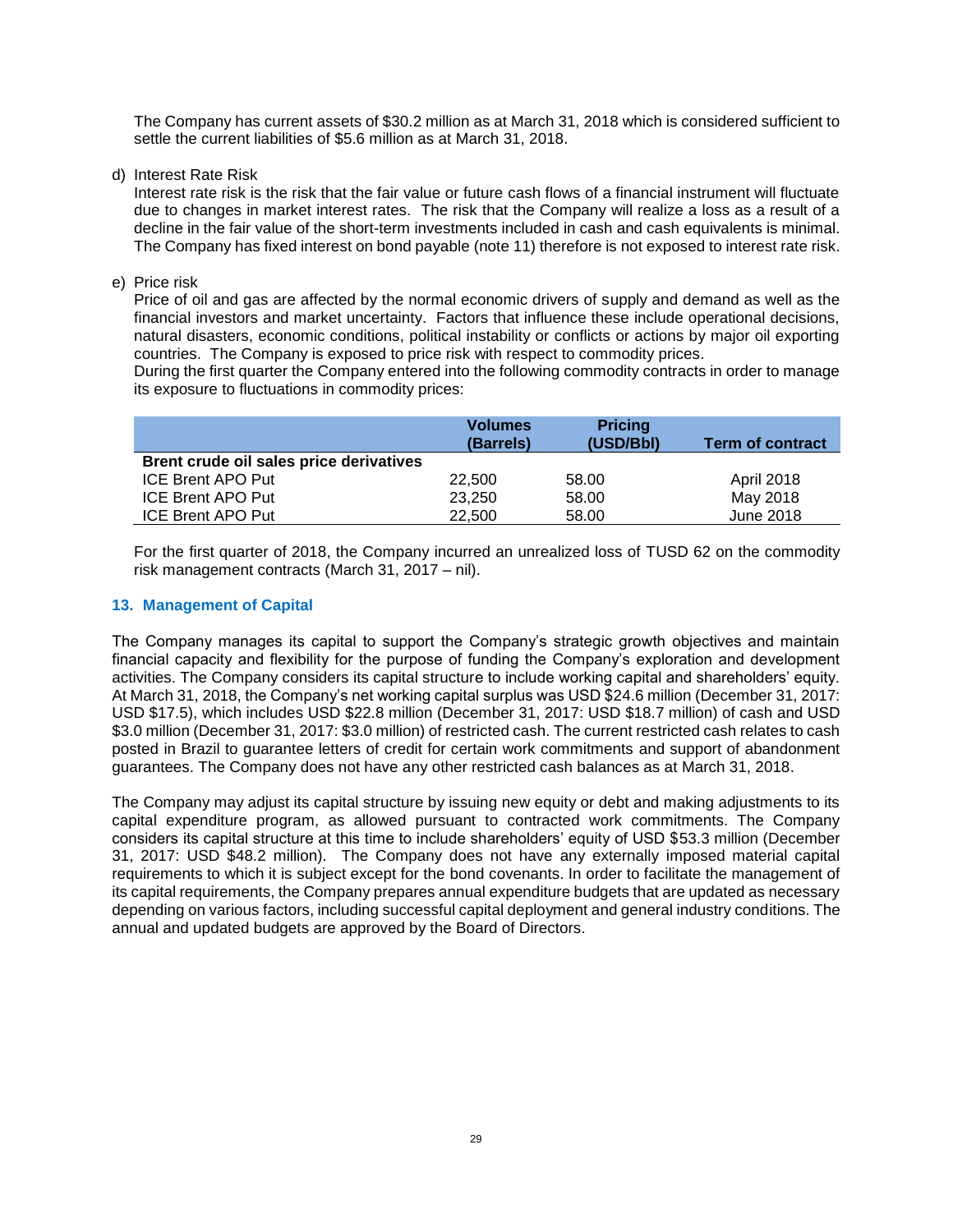# **14. Changes in non-cash Working Capital**

| (TUSD)                                   | <b>March 31, 2018</b> | <b>December 31, 2017</b> |
|------------------------------------------|-----------------------|--------------------------|
| Change in:                               |                       |                          |
| Accounts receivable                      | (511)                 | (911)                    |
| Inventory                                | 36                    | (52)                     |
| Prepaid expenses and deposits            | (625)                 | (656)                    |
| Accounts payable and accrued liabilities | (1,030)               | 63                       |
|                                          | (2, 130)              | (1, 556)                 |

# **15. Pledged Assets**

As at March 31, 2018, pledged assets are mainly a continuing security for the Senior Secured Bonds where Maha has entered into a pledge agreement. The pledge relates to the shares in its subsidiaries: Maha Energy 1 (Brazil) AB, Maha Energy 2 (Brazil) AB, Maha Energy Inc. and Maha Energy Finance (Luxembourg) S.A.R.L. The pledged assets for the parent company as at March 31, 2018 amounted to SEK 184.6 million representing the carrying value of the pledge over the shares of subsidiaries. The combined net asset value for the Group of the subsidiaries whose shares are pledged amounted to USD 89.2 million.

The Company also has a charge over a bank account in Brazil to guarantee certain financial instruments in relation to its work commitments (note 16).

# **16. Commitments and Contingencies**

The Company currently has 7 concession agreements with the National Agency of Petroleum, Natural Gas and Biofuels in Brazil (ANP). While certain of these concession agreements have outstanding work commitments a number of these are either suspended pending environmental licensing or under force majeure. The Company currently has credit instruments in place of approximately \$7.9 million to guarantee the majority of these work commitments and approximately \$2.2 million to guarantee certain of the abandonment liabilities. A \$3 million term deposit guarantees certain of these financial instruments.

These commitments are in the normal course of the Company's exploration business and the Company's plans to fund these, if necessary, with existing cash balances, cash flow from operations and available financing sources.

#### *Relevant reconciliation of Alternative Performance Measure:*

#### Operating Netback

Operating netback is calculated on a per-boe basis and is defined as revenue (excluding processing income) less royalties, transportation costs and operating expenses, as shown below:

| (TUSD)                      | Q1 2018  | Q1 2017                  |
|-----------------------------|----------|--------------------------|
| Revenue                     | 8.629    | 449                      |
| Royalties                   | (1, 190) | (70)                     |
| <b>Operating Expenses</b>   | (1, 321) | (388)                    |
| <b>Transportation costs</b> | (261)    | $\overline{\phantom{a}}$ |
| <b>Operating netback</b>    | 5,857    | (9)                      |

#### EBITDA

Earnings before interest, taxes, depreciation and amortization (EBITDA) is used as a measure of the financial performance of the Company and is calculated as shown below: